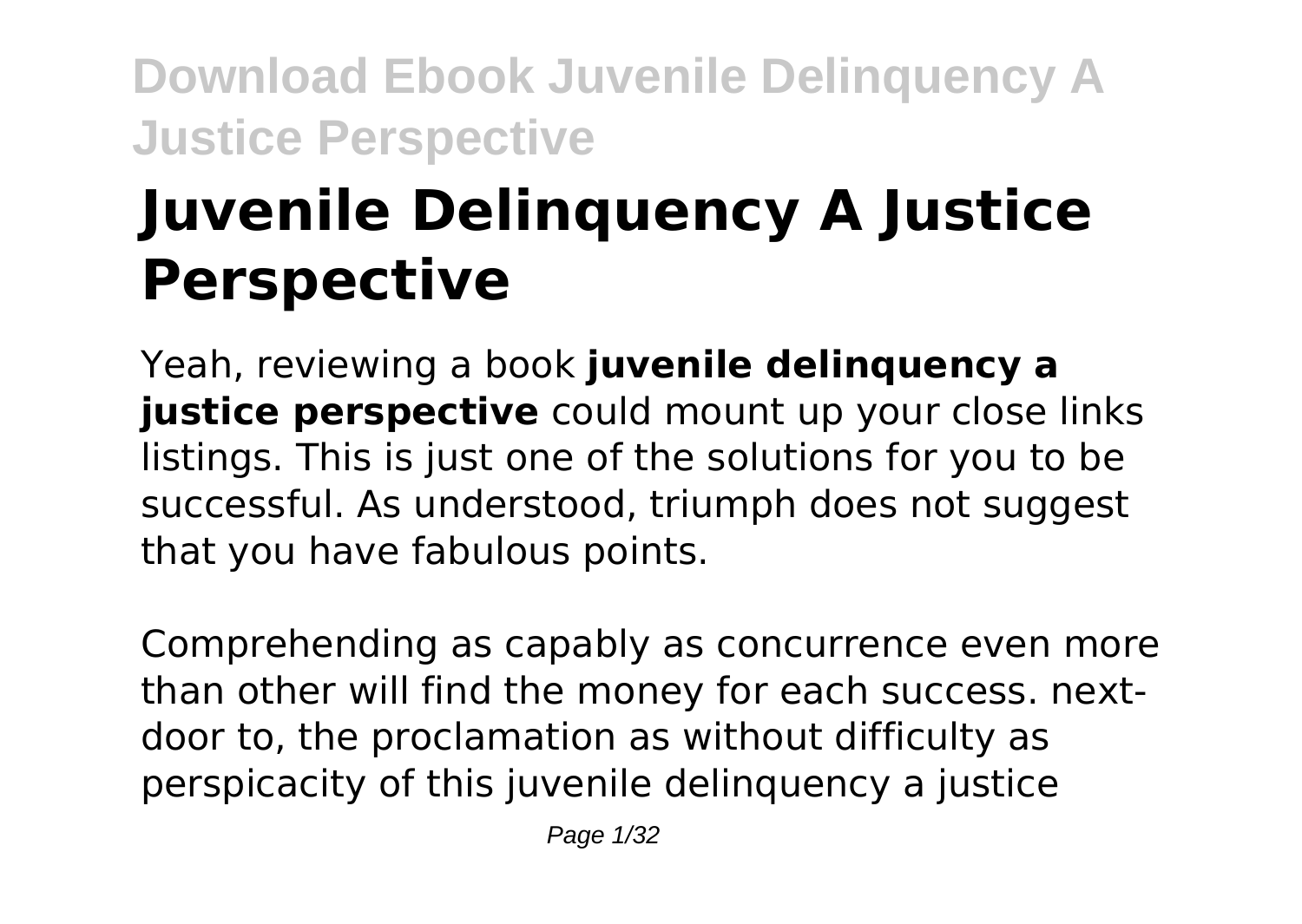perspective can be taken as with ease as picked to act.

America's Juvenile Injustice System | Marsha Levick | TEDxPhiladelphia

Solving the Youth Crime 'Problem' | Stephen Case | TEDxLoughboroughU*A prosecutor's vision for a better justice system | Adam Foss Arrested Development: Adolescent Development \u0026 Juvenile Justice | Elizabeth Cauffman | TEDxUCIrvine* The History of Juvenile Delinquency and Juvenile Justice What is JUVENILE DELINQUENCY? What does JUVENILE DELINQUENCY mean? JUVENILE DELINQUENCY Page 2/32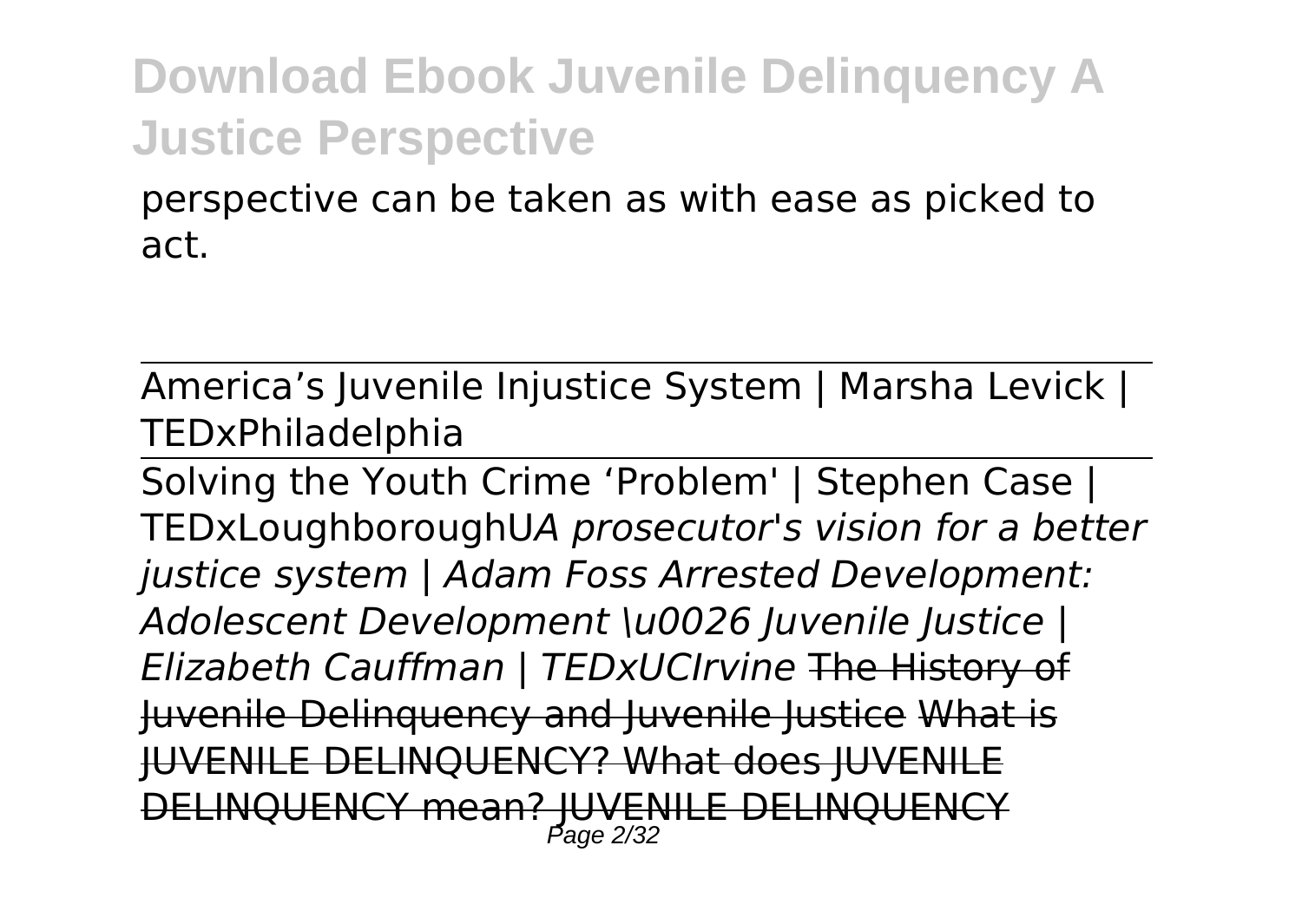meaning *Juvenile Delinquency: Two Types of Criminal Careers sociological theory- Chapter 4 Juvenile Justice* Theory \u0026 Deviance: Crash Course Sociology #19 Why changing juvenile corrections is critical to American criminal justice *Juvenile Delinquency Court - What to Expect Juvenile Delinquency \u0026 Crime Prevention Part 1-A by Prof. Christian Pascual, Top 1, August 2010 CLE*

\"Juvenile Justice\" - Davy's perspective*How Can We Improve Outcomes for Girls in the Juvenile Justice System?* What incarcerated youth can teach teachers | Hilderbrand Pelzer III | TEDxDeerPark *Girls in the Juvenile Justice System* Juvenile Delinquency Court [2020] Choices \u0026 Consequences: Juvenile Page 3/32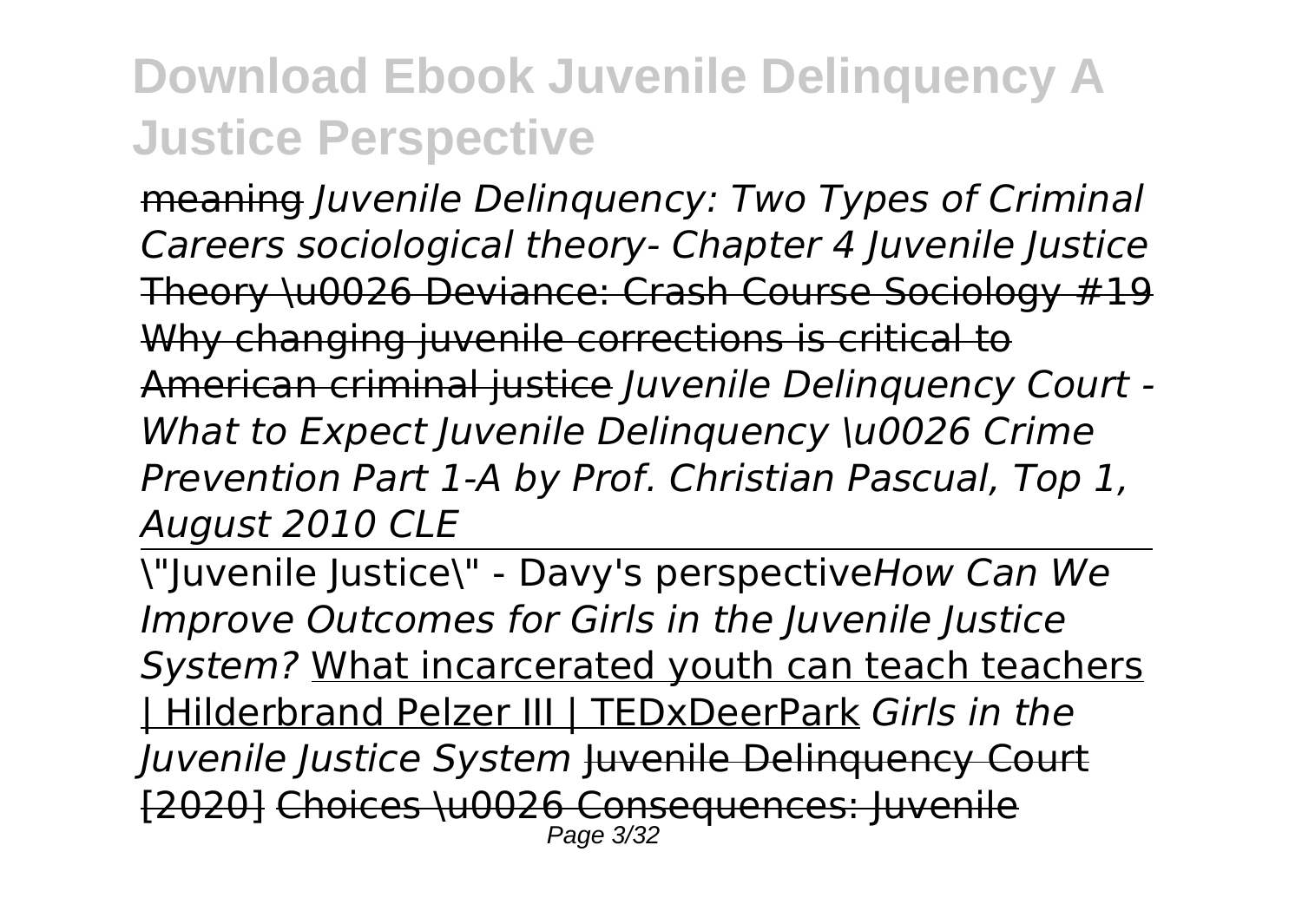Delinquency Prevention (Clip) **Juvenile Delinquency \u0026 ACES** Why should you read "Crime and Punishment"? - Alex Gendler **Juvenile Delinquency**

#### **A Justice Perspective**

Juvenile delinquency represents a well-thought-out decision whereby delinquents decide where to commit the crime, who or what to target, and how to execute it. Psychological theories explain juvenile delinquency with individual-level constructs that exist inside of all people and interact with the social world.

#### **Juvenile Delinquency - Criminal Justice - IResearchNet**

This review considers juvenile delinquency and justice Page 4/32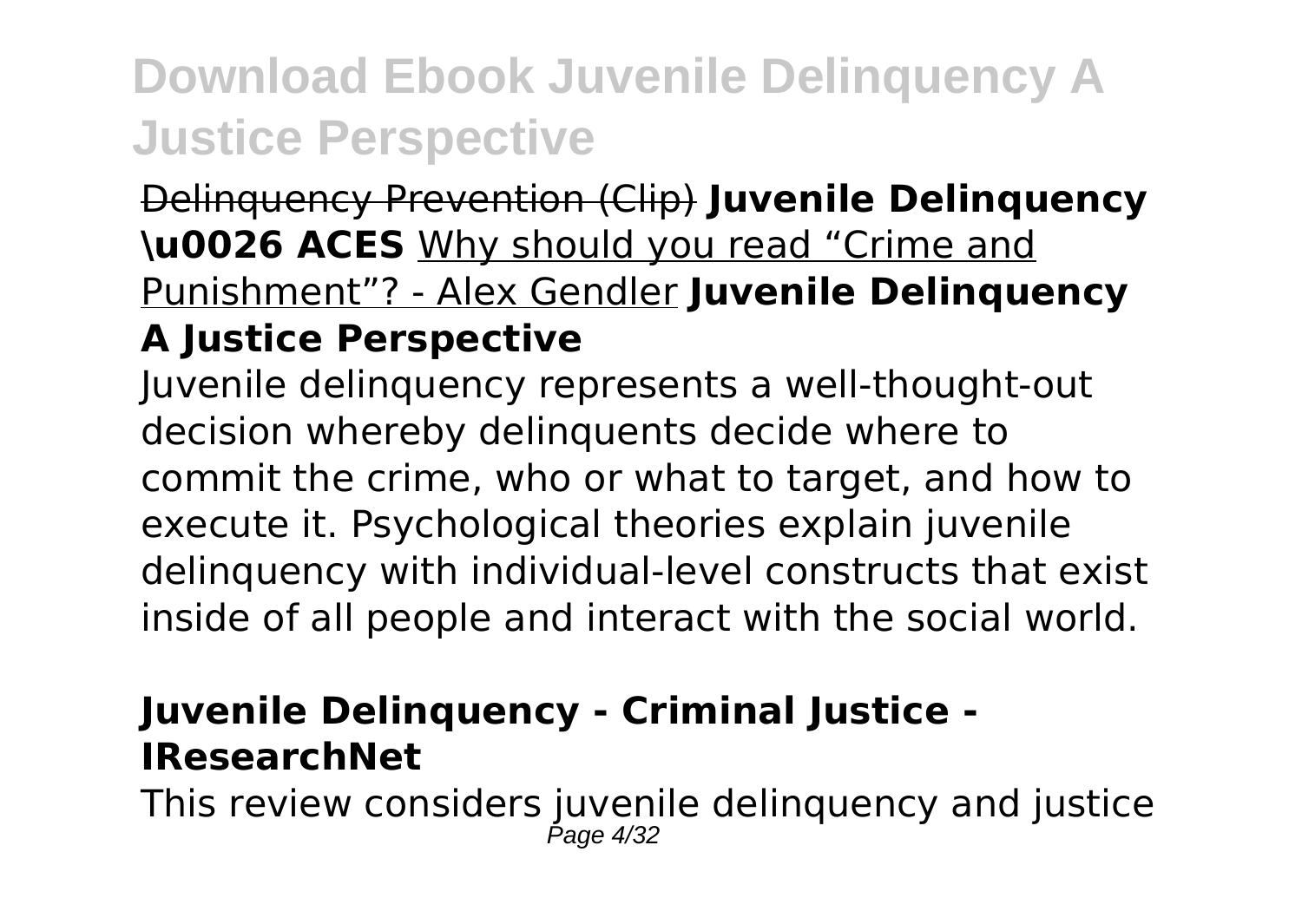from an international perspective. Youth crime is a growing concern. Many young offenders are also victims with complex needs, leading to a public health approach that requires a balance of welfare and justice models.

#### **Juvenile delinquency, welfare, justice and therapeutic ...**

This review considers juvenile delinquency and justice from an international perspective. Youth crime is a growing concern. Many young offenders are also victims with complex needs, leading to a...

#### **(PDF) Juvenile delinquency, welfare, justice and**  $P$ age 5/32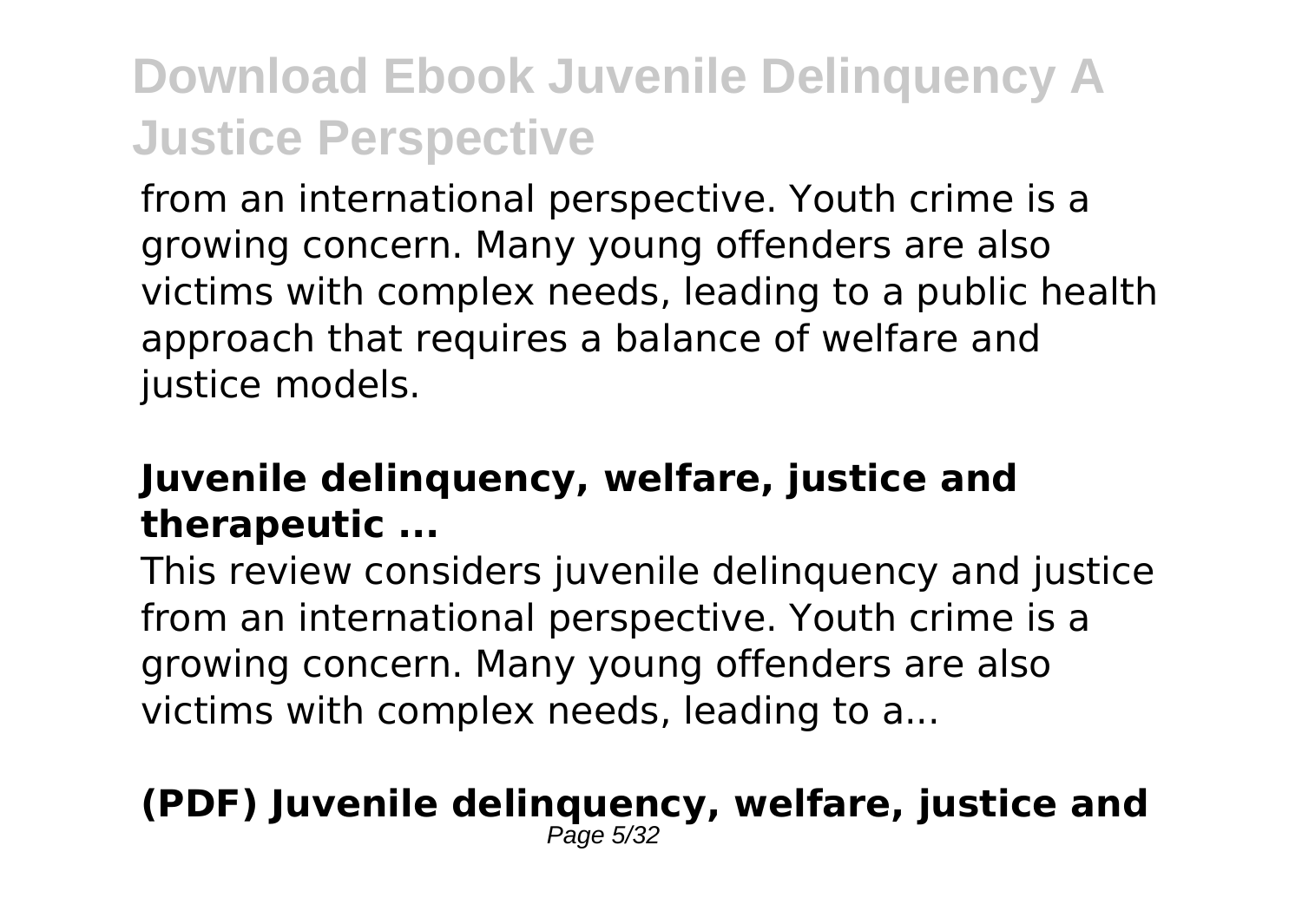**...**

Juvenile Delinquency A Justice Perspective published for specialty locations plus a limited audience, intended to become read only by small and devoted interest groups.|This free book web site is admittedly easy to make use of, but possibly way too easy. The look for box is admittedly fundamental and the only other way to find books is by

#### **juvenile delinquency a justice perspective**

Juvenile Justice Theories The recent developments in researches about juvenile delinquency and that there is no significant difference on delinquency propensity between youth of different backgrounds did not really Page 6/32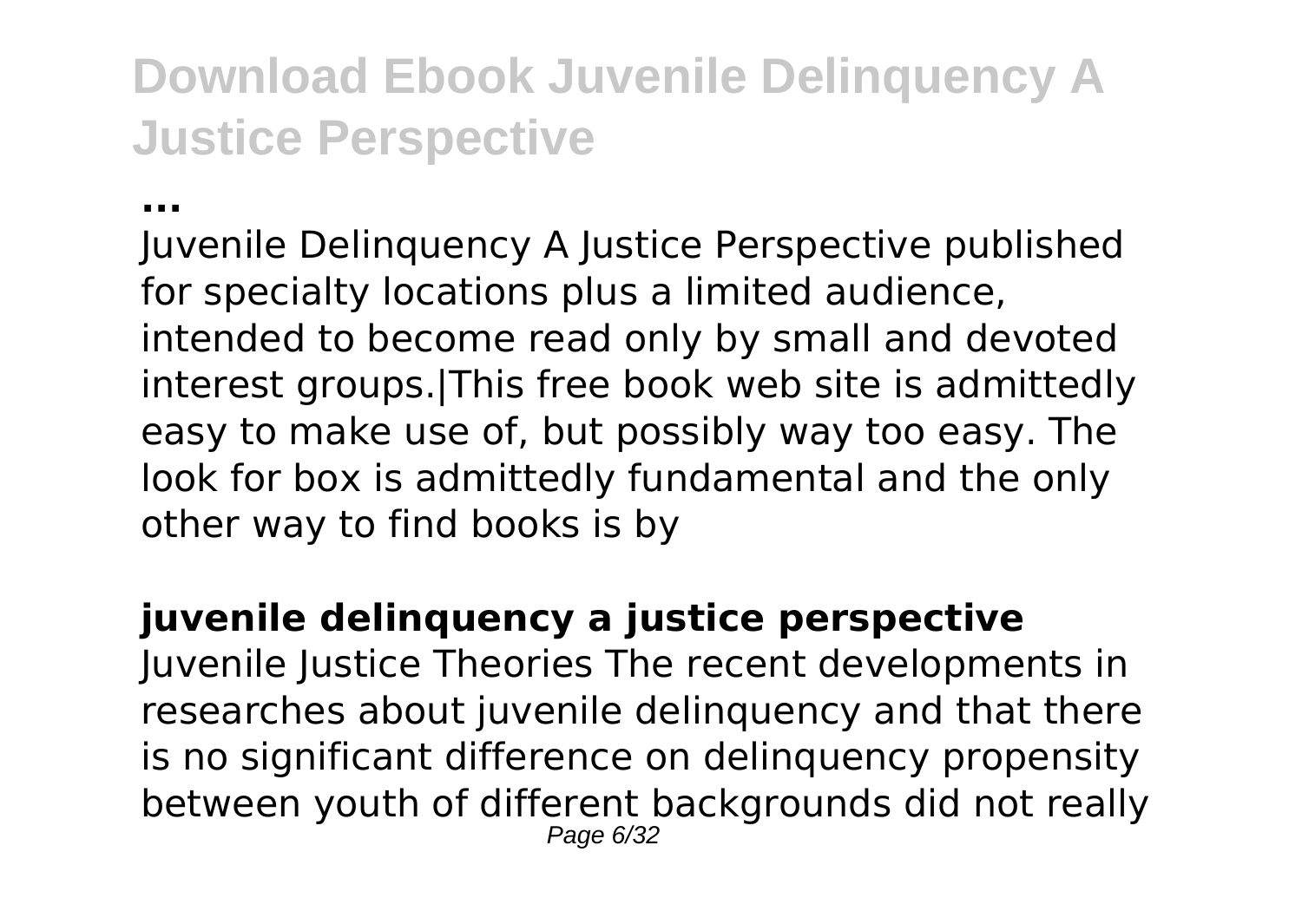offer significant decline on the validity of sociological researches on juvenile delinquency.

**Juvenile Justice Theories - LawAspect.com** JUVENILE DELINQUENCY, THEORIES OF. The topic of juvenile delinquency is a fertile area for construction of sociological theory. Three major sociological traditions, including structural functionalism, symbolic interactionism, and conflict theory, contribute to the explanation of delinquency. Much of the work in this area seeks to explain why officially recorded delinquency is concentrated in the lower class, or in what is today more often called the underclass.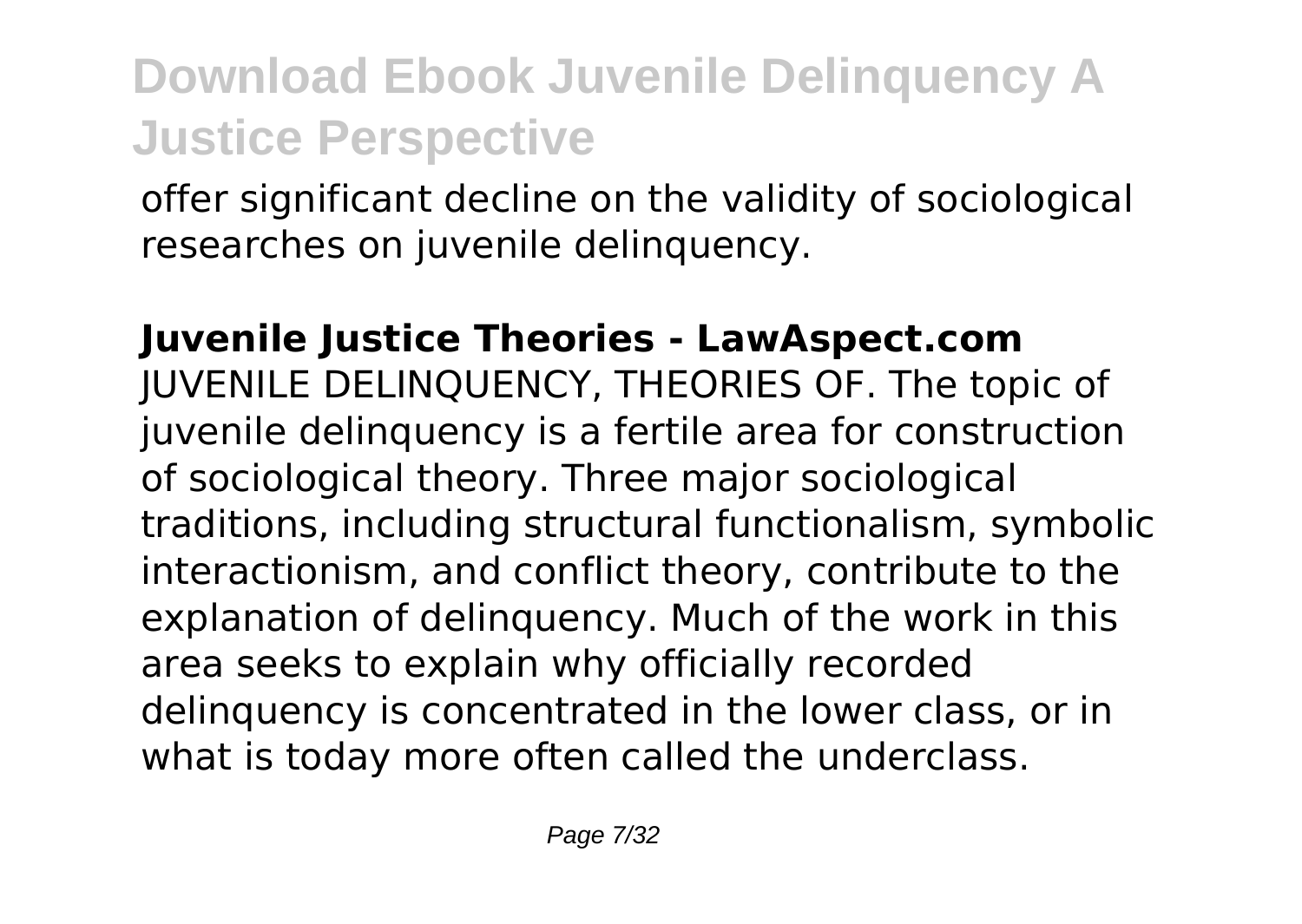#### **Juvenile Delinquency, Theories of | Encyclopedia.com**

Juvenile Delinquency is the commission of an offence by a Juvenile. With the development of law concerning Juveniles, the method in which a juvenile is treated is different from that of an adult. James Burfeind and Dawn Bartusch in their Juvenile Justice: An Integrated approach defines juvenile delinquency as:

#### **International Perspective On Juvenile Justice - Criminal ...**

Juvenile delinquency is one of the major fields of modern criminal studies that are ongoing. Closer analysis of this phenomenon has been summarized by Page 8/32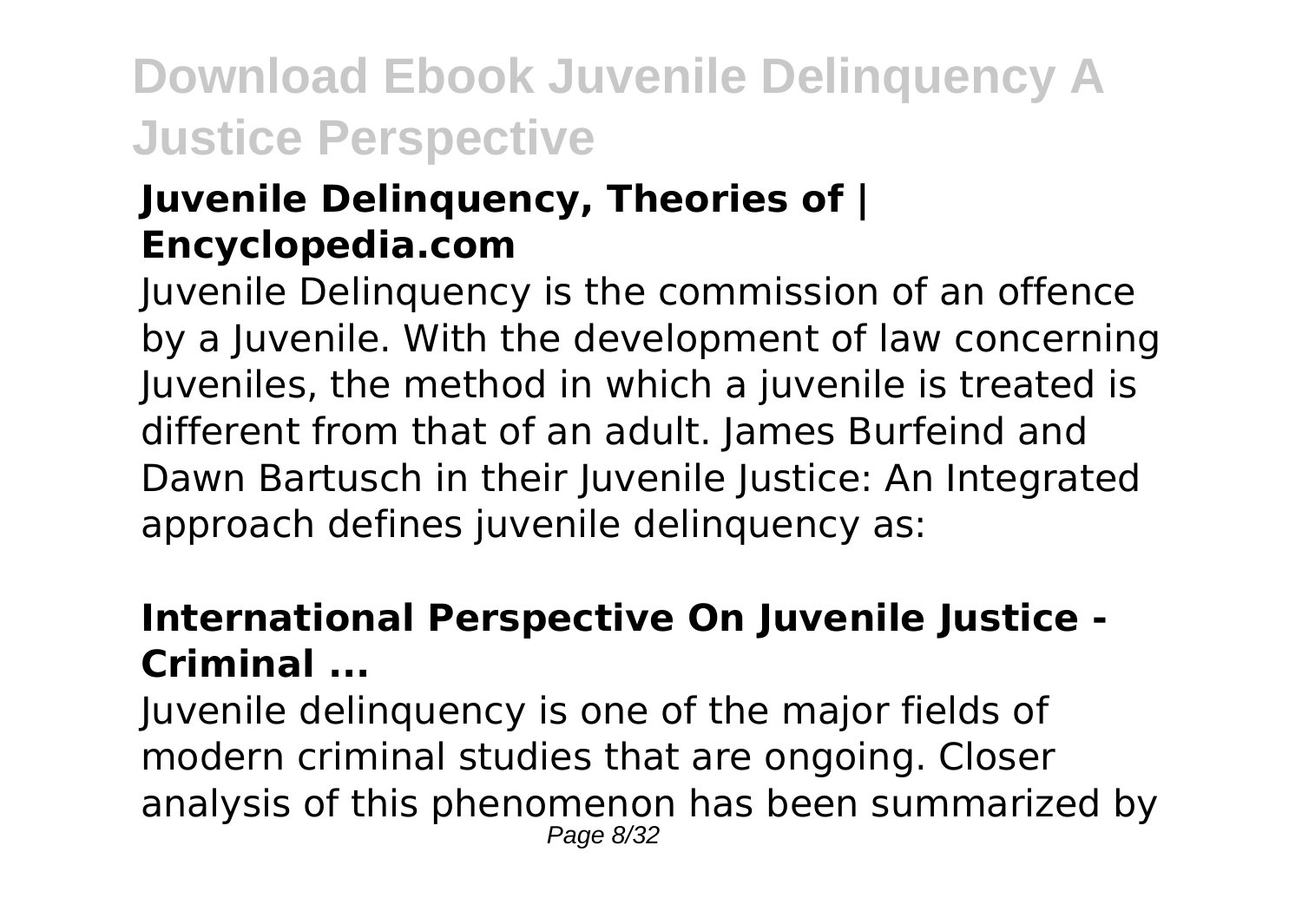various theorists, which have been put up by different scholars (Esbensen, et al, 1993. P. 33). Well being of a society is the most important factor that predetermines the rate of juvenile crime.

#### **Theories of Juvenile Delinquency - UKEssays.com**

By William Shakespeare - juvenile delinquency a justice perspective 4th edition by ralph a weisheit editor robert g culbertson editor 50 out of 5 stars 3 ratings isbn 13 978 1577660903 isbn 10 1577660900 why is isbn important isbn this bar code number lets you verify that youre getting exactly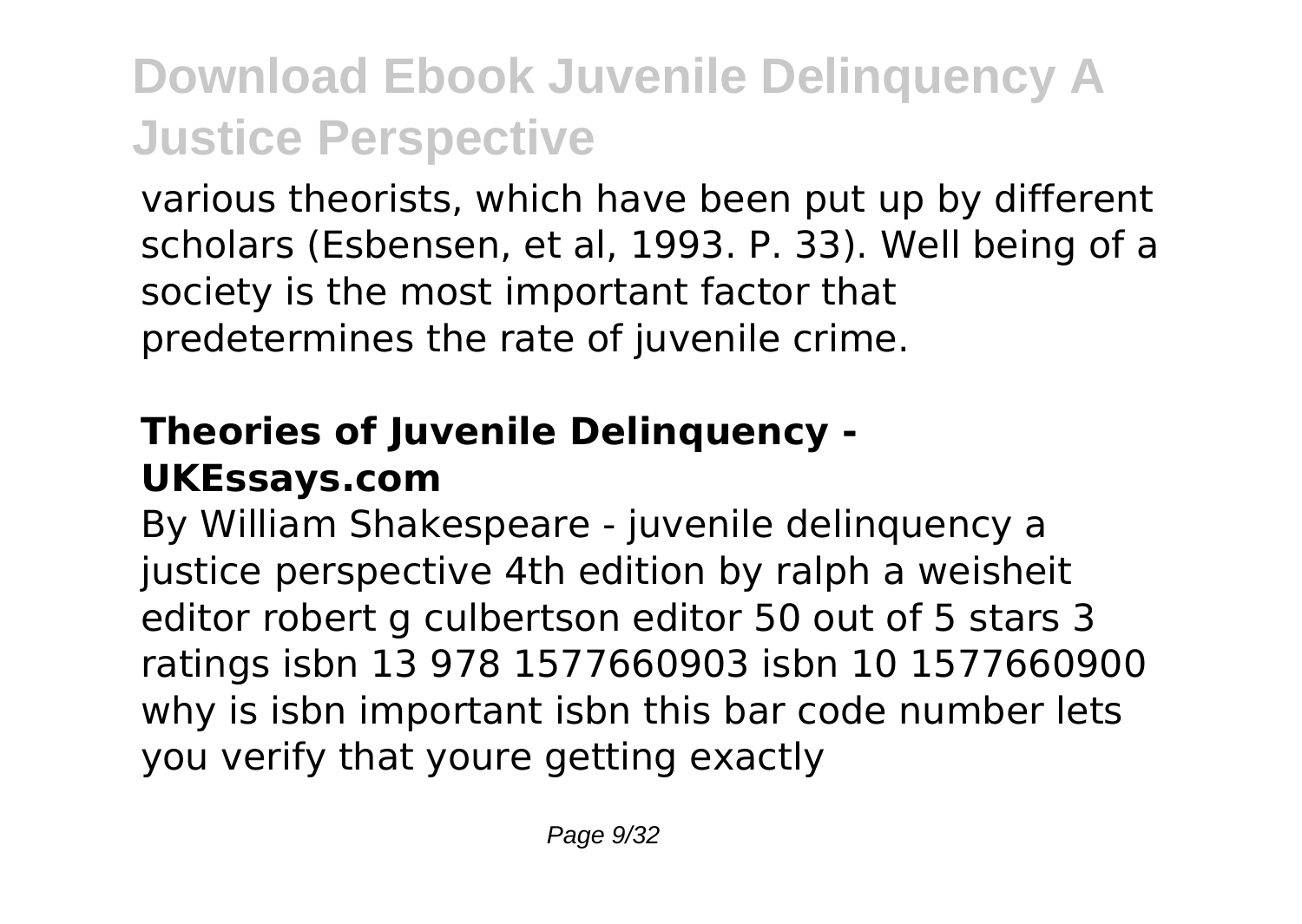#### **Juvenile Delinquency A Justice Perspective PDF - Freemium ...**

Delinquency, criminal behaviour, especially that carried out by a juvenile.Depending on the nation of origin, a juvenile becomes an adult anywhere between the ages of 15 to 18, although the age is sometimes lowered for murder and other serious crimes. Delinquency implies conduct that does not conform to the legal or moral standards of society; it usually applies only to acts that, if performed ...

### **Delinquency | criminology | Britannica**

Juvenile delinquency is a major social problem in many countries. This Special Issue of Intervention in Page 10/32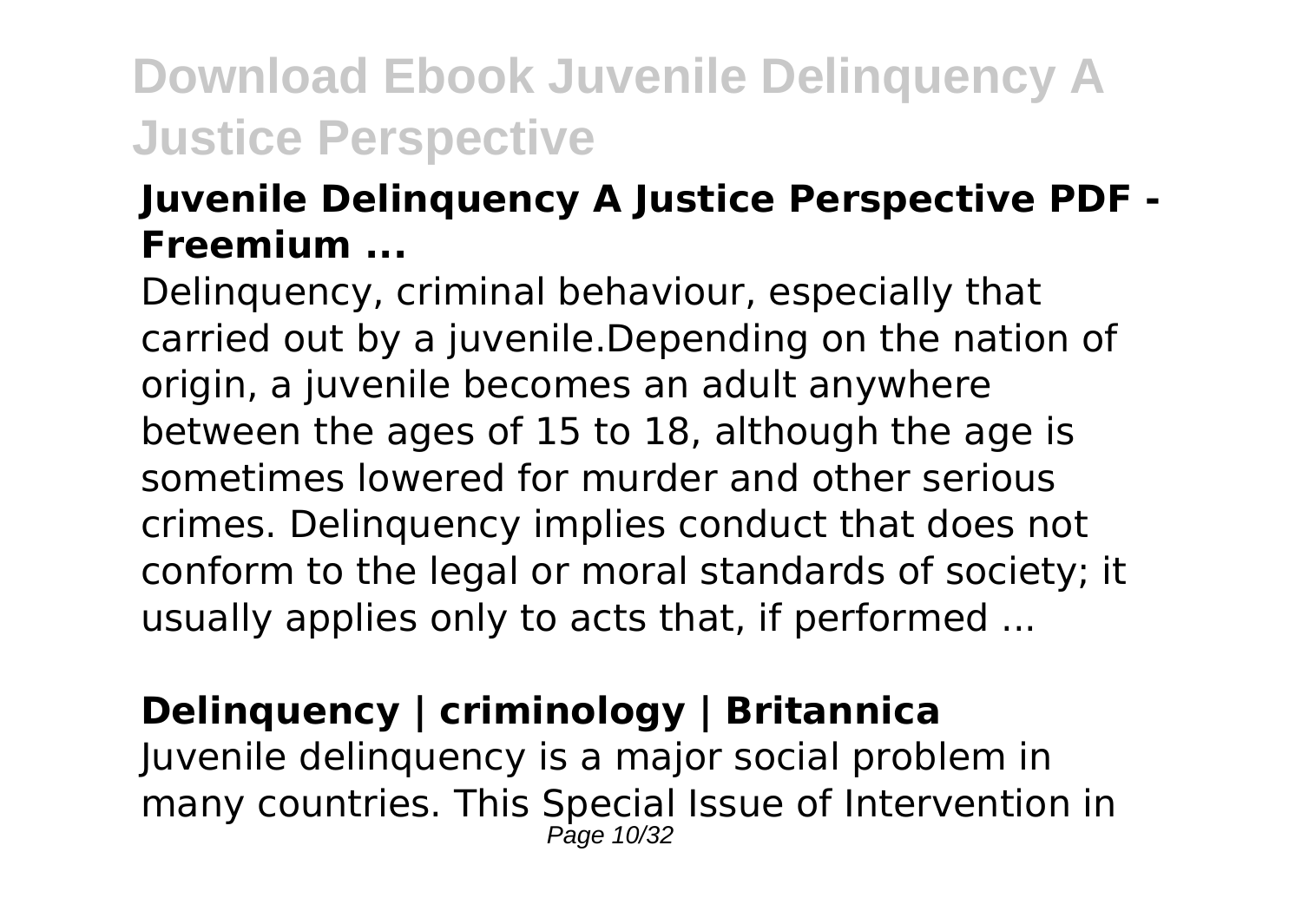School and Clinic focuses on the intersection of youth with disabilities and the laws in the United States, Brazil, Costa Rica, Mexico, and Norway, which aim to ensure the provision of educational opportunities responsive to the needs of youth with disabilities who engage in behaviors that ...

### **Juvenile Delinquency and Disabilities: A Global Perspective**

One criminal justice approach to juvenile delinquency is through the juvenile court systems. These courts are specifically for minors to be tried in. These courts are specifically for minors to be tried in.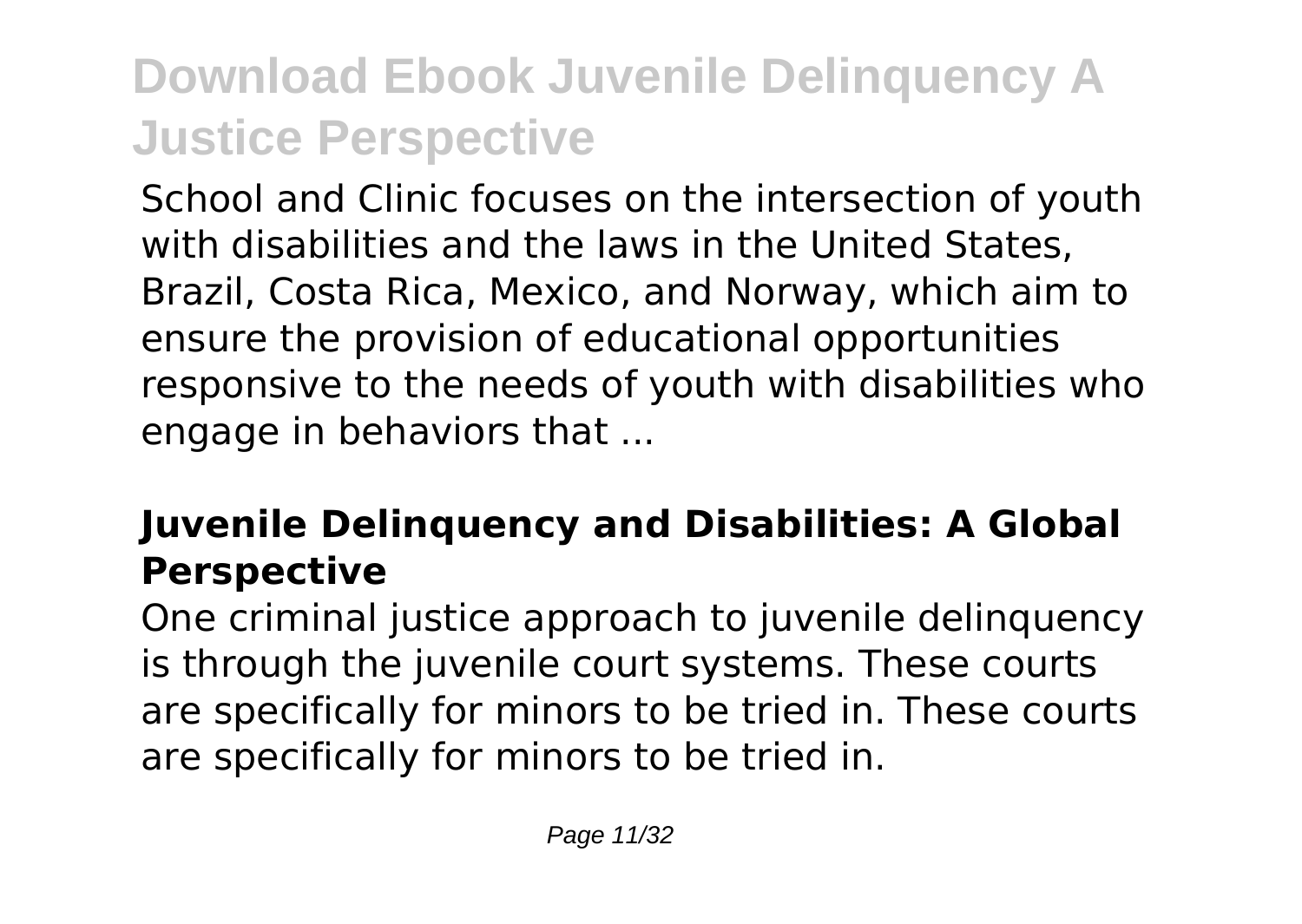#### **Juvenile delinquency - Wikipedia**

Juvenile justice has been and remains a topical issue at national and international levels. There are various standards and guidelines for administration, but six major models characterize juvenile justice systems worldwide: participatory, welfare, corporatism, modified justice, justice, and crime control.

#### **Juvenile Justice: International Perspectives, Models and ...**

Furthermore, the book uses its data on criminal versus juvenile justice in a wide variety of nations to create a new explanation of why separate juvenile and criminal courts are felt to be necessary. Franklin Page 12/32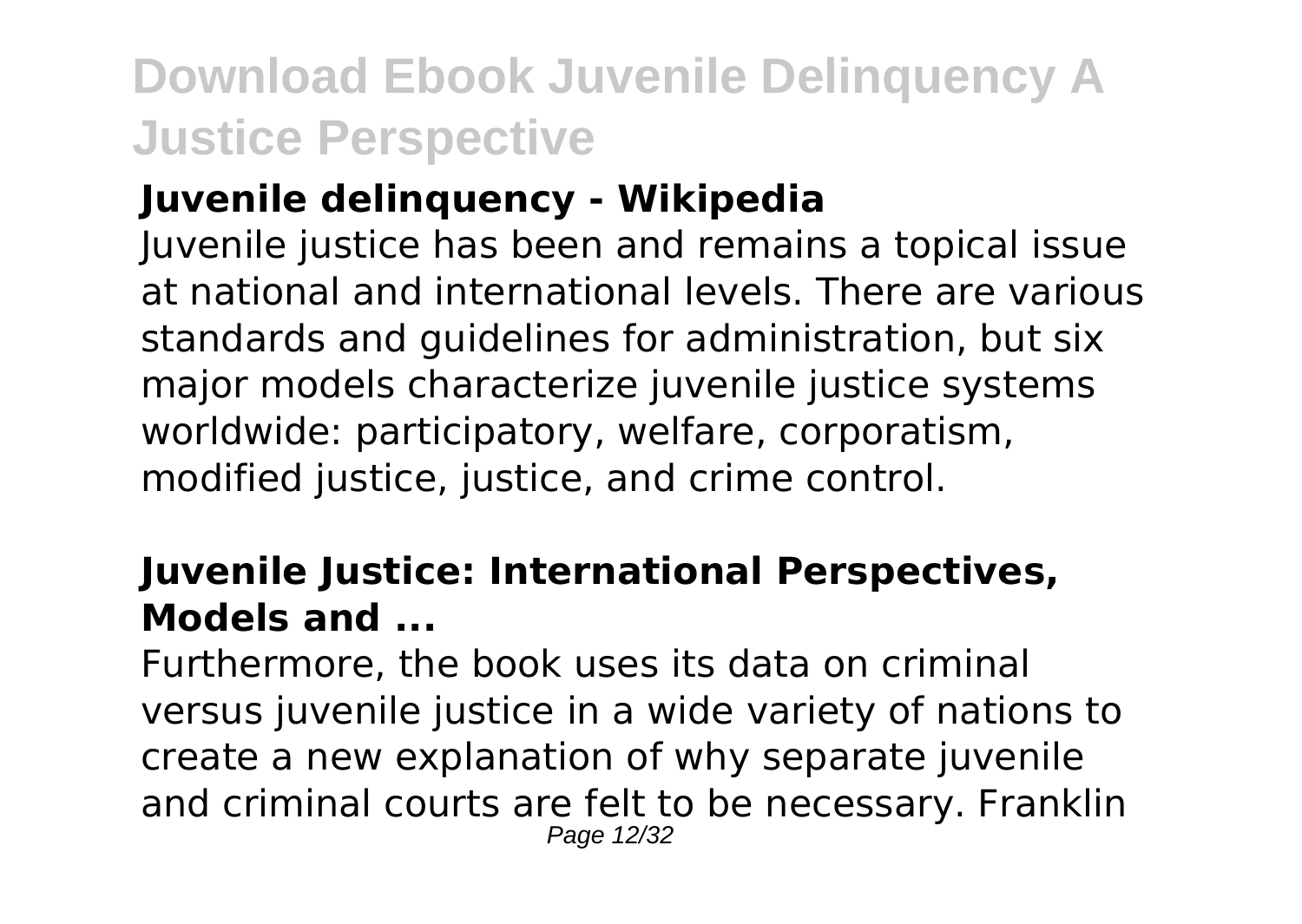E. Zimring is William G. Simon Professor of Law at the University of California, Berkeley Law School.

#### **Juvenile Justice in Global Perspective - NYU Press**

juvenile delinquency and justice from an international perspective youth crime is a growing concern many young offenders are also victims with complex needs leading to a public health approach that requires a balance of welfare and justice models this review considers juvenile delinquency and justice from an international perspective

#### **Juvenile Delinquency A Justice Perspective** Page 13/32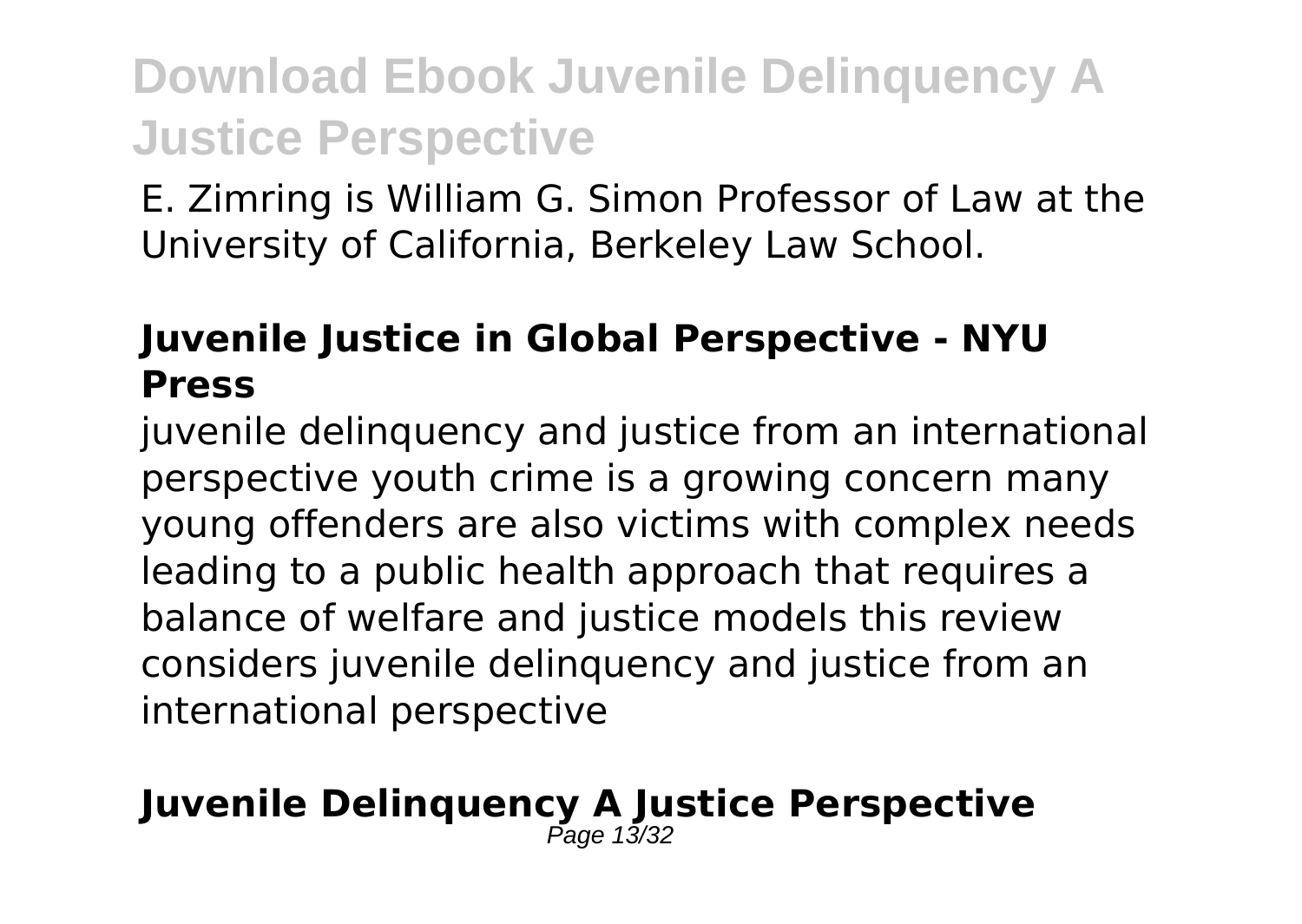### **[PDF]**

juvenile delinquency a justice perspective Aug 27, 2020 Posted By J. R. R. Tolkien Media Publishing TEXT ID c422549e Online PDF Ebook Epub Library young people calculate the costs and benefits of their behavior before they act delinquency is the result of juveniles juvenile delinquency a justice perspective despite the

#### **Juvenile Delinquency A Justice Perspective [PDF]**

juvenile delinquency a justice perspective Sep 05, 2020 Posted By Agatha Christie Publishing TEXT ID 04286ecf Online PDF Ebook Epub Library juvenile Page 14/32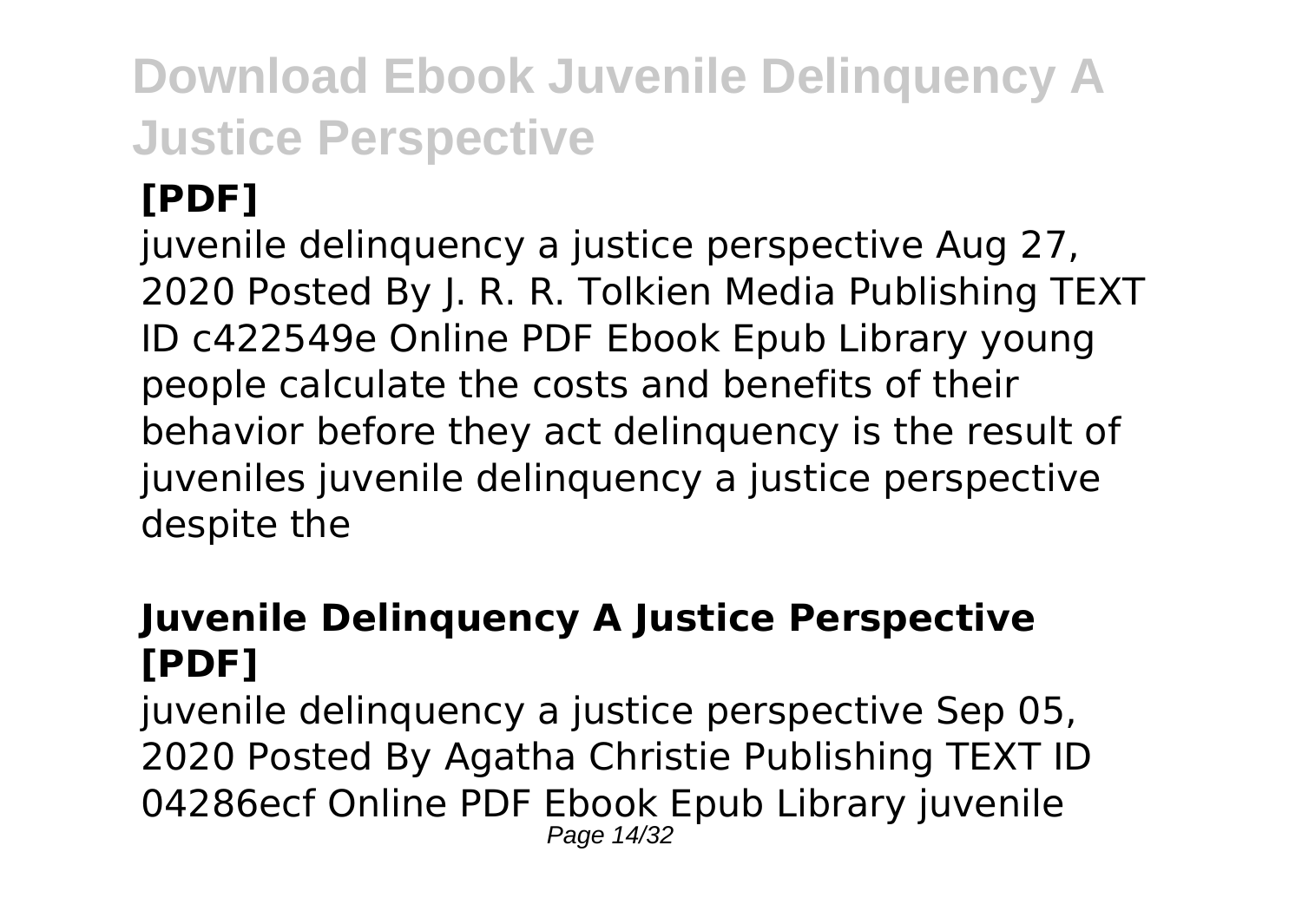delinquency a justice perspective aug 19 2020 posted by wilbur smith ltd text id 04286ecf online pdf ebook epub library broad laws operating under arbitrary

**Juvenile Delinquency A Justice Perspective PDF** juvenile delinquency a justice perspective Aug 26, 2020 Posted By Gérard de Villiers Library TEXT ID 04286ecf Online PDF Ebook Epub Library masters thesis tehran faculty of humanities islamic azad university 1999 bahram pirasteh characteristics review considers juvenile delinquency and justice from an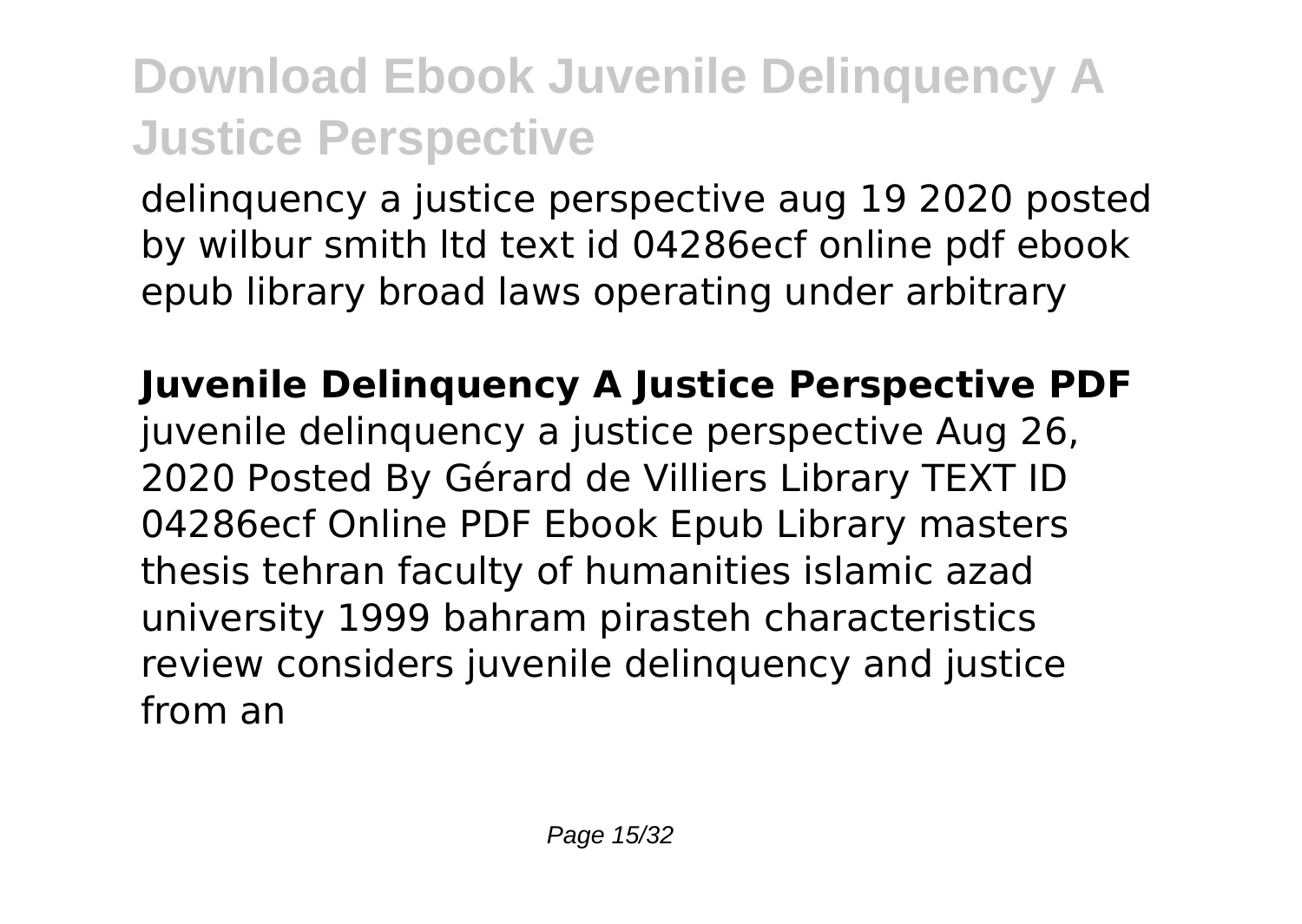This revised text captures & summarizes more than fifty years of research & presents it in a manner that gives students a comprehensive understanding of delinquency & juvenile justice.

Even though youth crime rates have fallen since the mid-1990s, public fear and political rhetoric over the issue have heightened. The Columbine shootings and other sensational incidents add to the furor. Often overlooked are the underlying problems of child poverty, social disadvantage, and the pitfalls inherent to adolescent decisionmaking that contribute to youth Page 16/32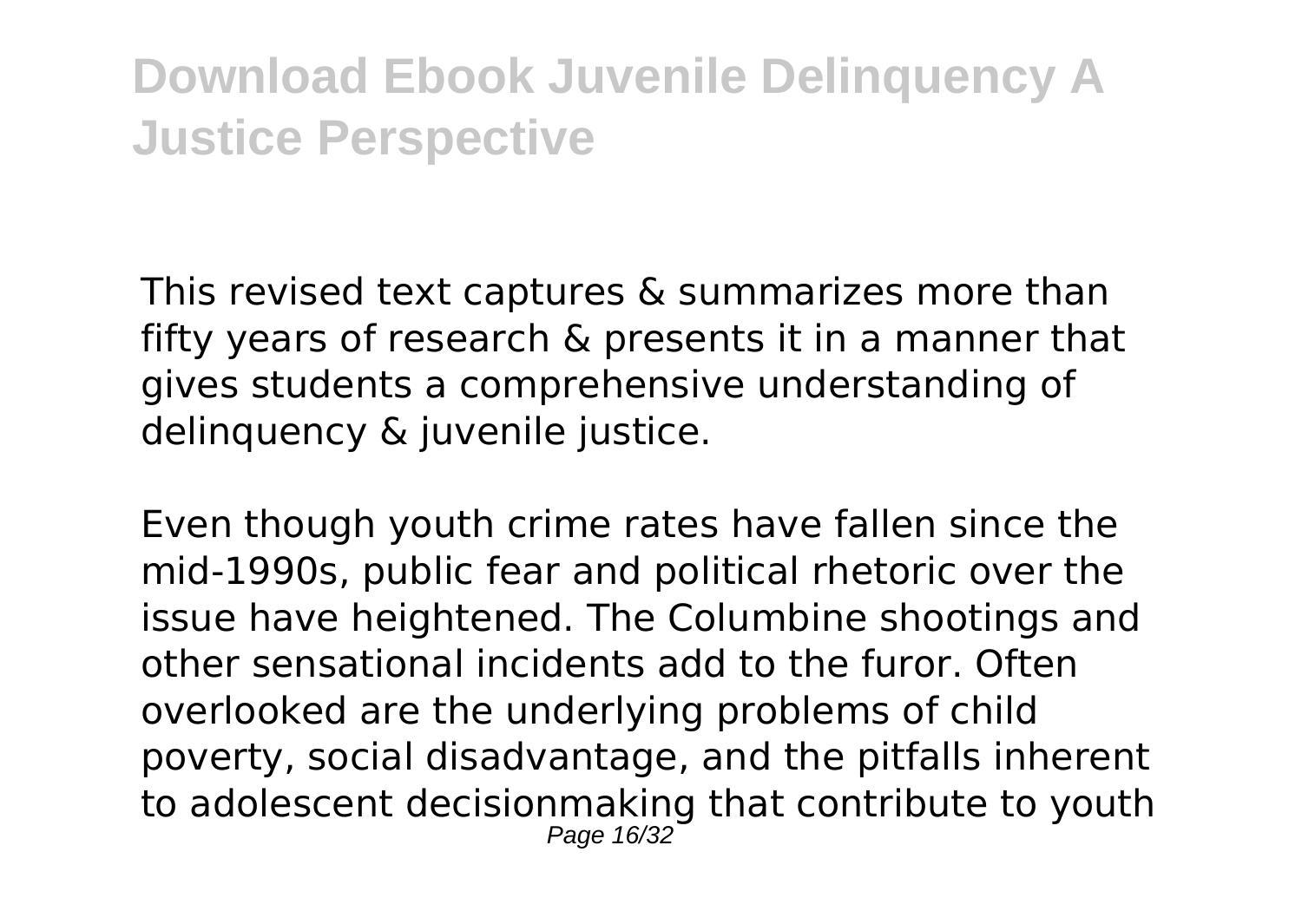crime. From a policy standpoint, adolescent offenders are caught in the crossfire between nurturance of youth and punishment of criminals, between rehabilitation and "get tough" pronouncements. In the midst of this emotional debate, the National Research Council's Panel on Juvenile Crime steps forward with an authoritative review of the best available data and analysis. Juvenile Crime, Juvenile Justice presents recommendations for addressing the many aspects of America's youth crime problem. This timely release discusses patterns and trends in crimes by children and adolescents--trends revealed by arrest data, victim reports, and other sources; youth crime within general crime; and race and sex disparities. The book Page 17/32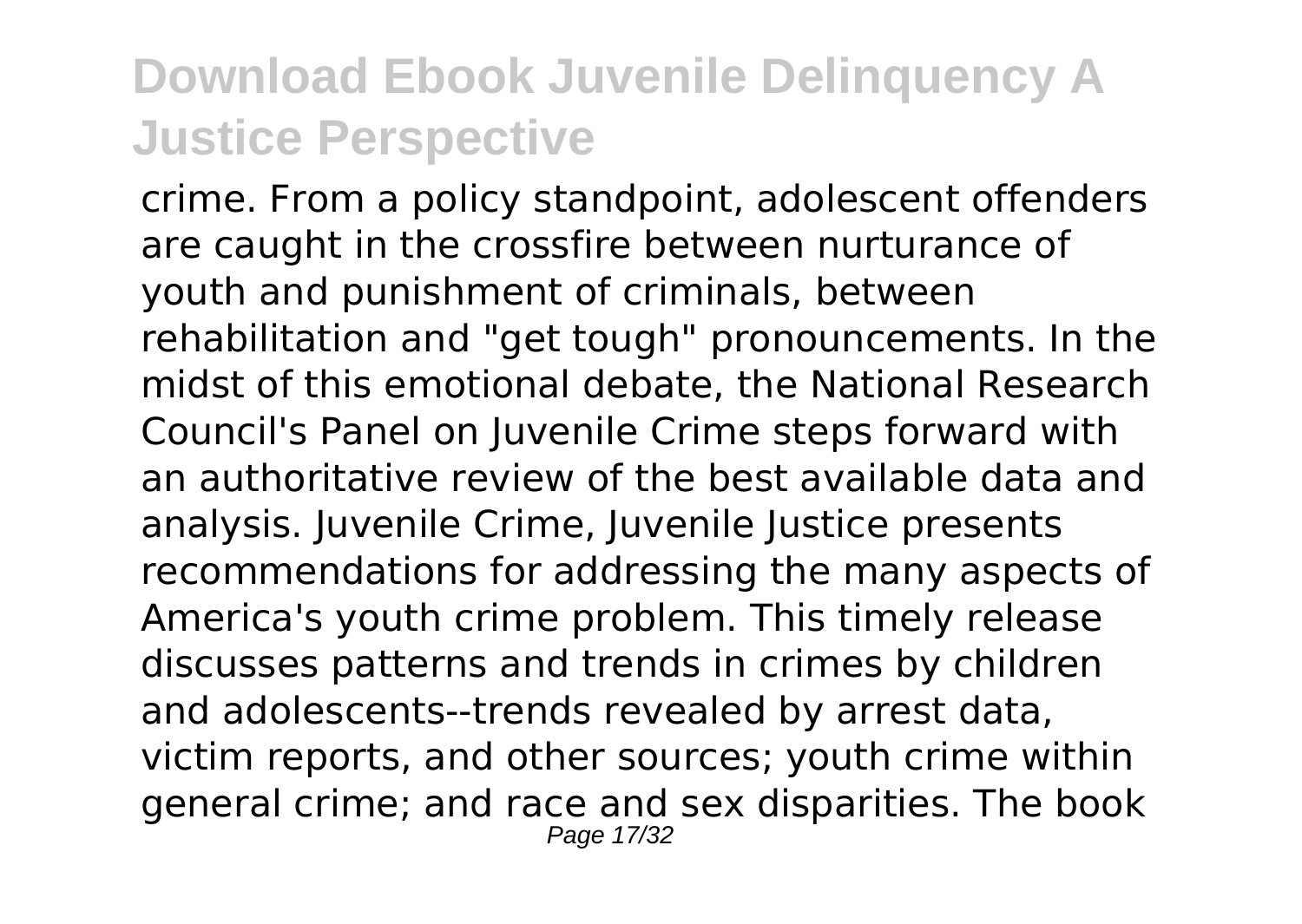explores desistance--the probability that delinquency or criminal activities decrease with age--and evaluates different approaches to predicting future crime rates. Why do young people turn to delinquency? Juvenile Crime, Juvenile Justice presents what we know and what we urgently need to find out about contributing factors, ranging from prenatal care, differences in temperament, and family influences to the role of peer relationships, the impact of the school policies toward delinquency, and the broader influences of the neighborhood and community. Equally important, this book examines a range of solutions: Prevention and intervention efforts directed to individuals, peer groups, and families, as Page 18/32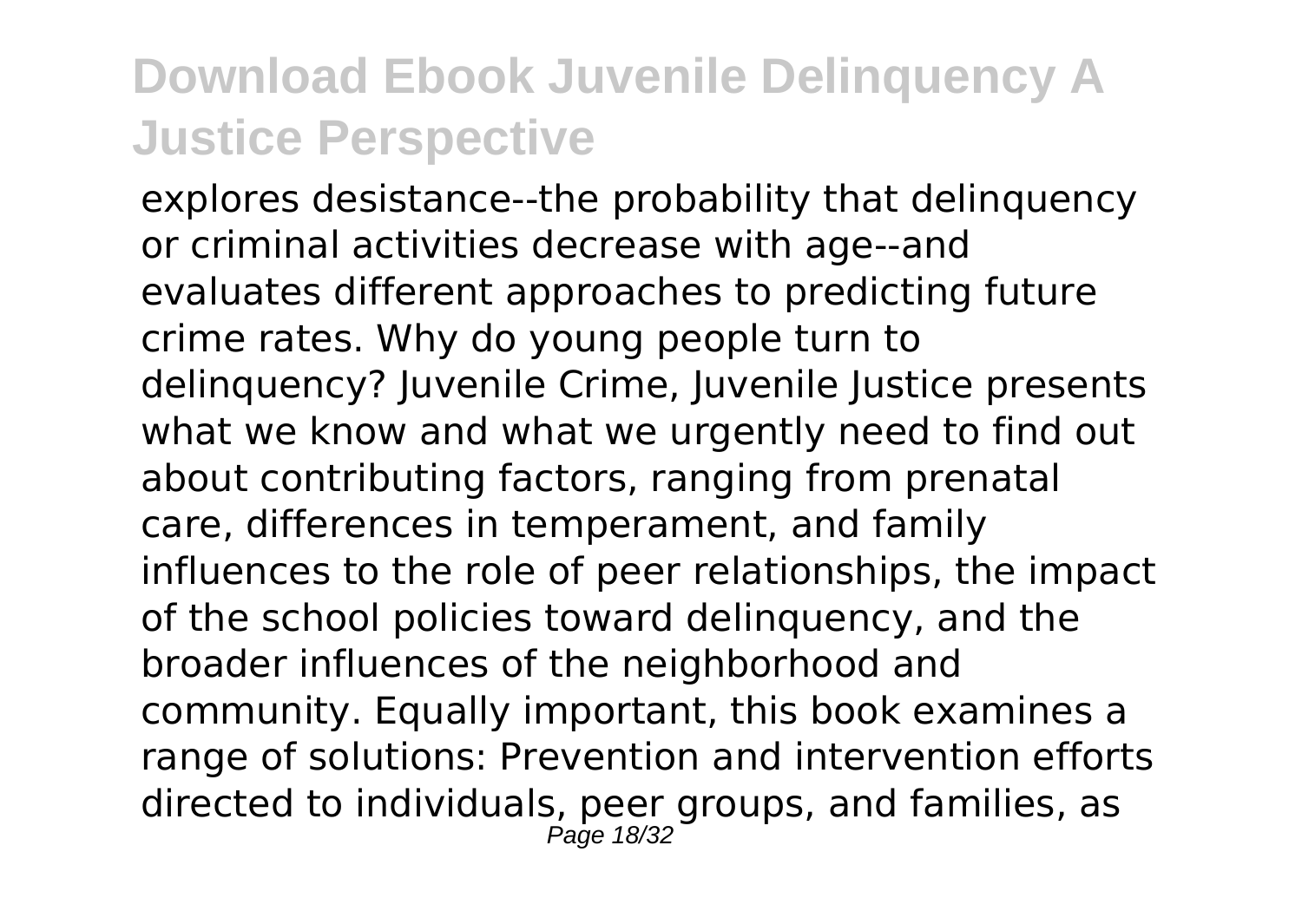well as day care-, school- and community-based initiatives. Intervention within the juvenile justice system. Role of the police. Processing and detention of youth offenders. Transferring youths to the adult judicial system. Residential placement of juveniles. The book includes background on the American juvenile court system, useful comparisons with the juvenile justice systems of other nations, and other important information for assessing this problem.

Adolescence is a distinct, yet transient, period of development between childhood and adulthood characterized by increased experimentation and risktaking, a tendency to discount long-term Page 19/32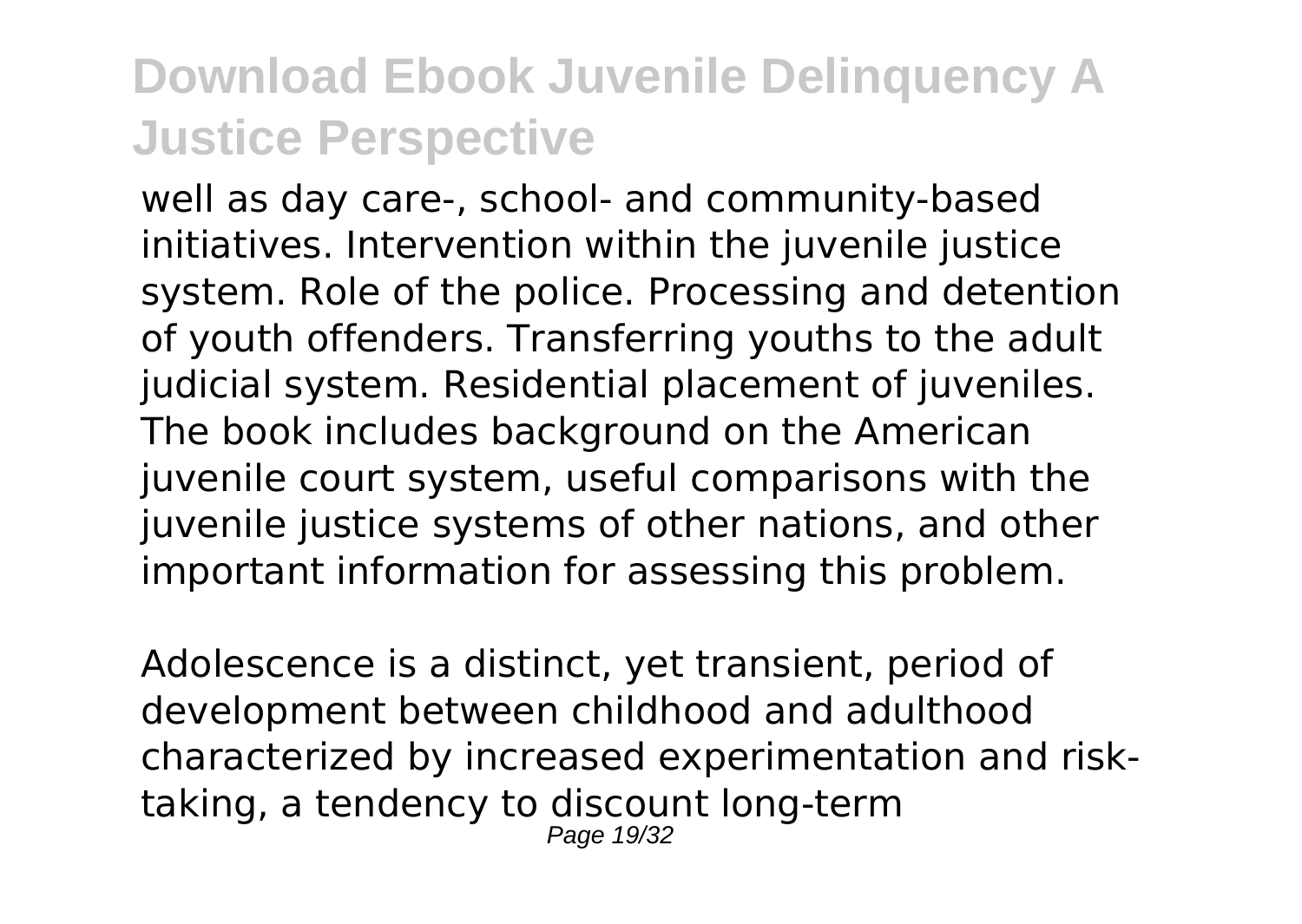consequences, and heightened sensitivity to peers and other social influences. A key function of adolescence is developing an integrated sense of self, including individualization, separation from parents, and personal identity. Experimentation and noveltyseeking behavior, such as alcohol and drug use, unsafe sex, and reckless driving, are thought to serve a number of adaptive functions despite their risks. Research indicates that for most youth, the period of risky experimentation does not extend beyond adolescence, ceasing as identity becomes settled with maturity. Much adolescent involvement in criminal activity is part of the normal developmental process of identity formation and most adolescents will Page 20/32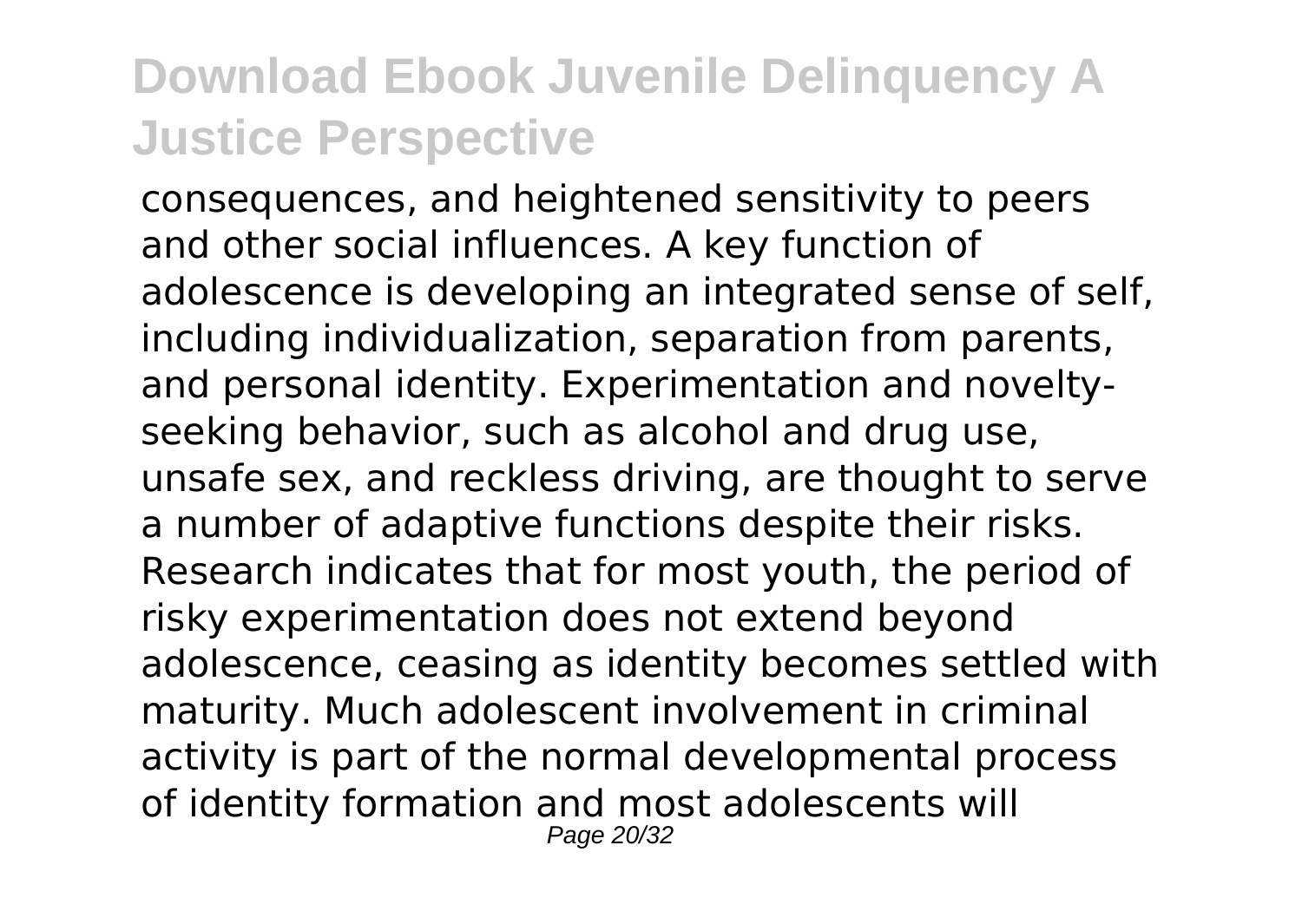mature out of these tendencies. Evidence of significant changes in brain structure and function during adolescence strongly suggests that these cognitive tendencies characteristic of adolescents are associated with biological immaturity of the brain and with an imbalance among developing brain systems. This imbalance model implies dual systems: one involved in cognitive and behavioral control and one involved in socio-emotional processes. Accordingly adolescents lack mature capacity for self-regulations because the brain system that influences pleasureseeking and emotional reactivity develops more rapidly than the brain system that supports selfcontrol. This knowledge of adolescent development Page 21/32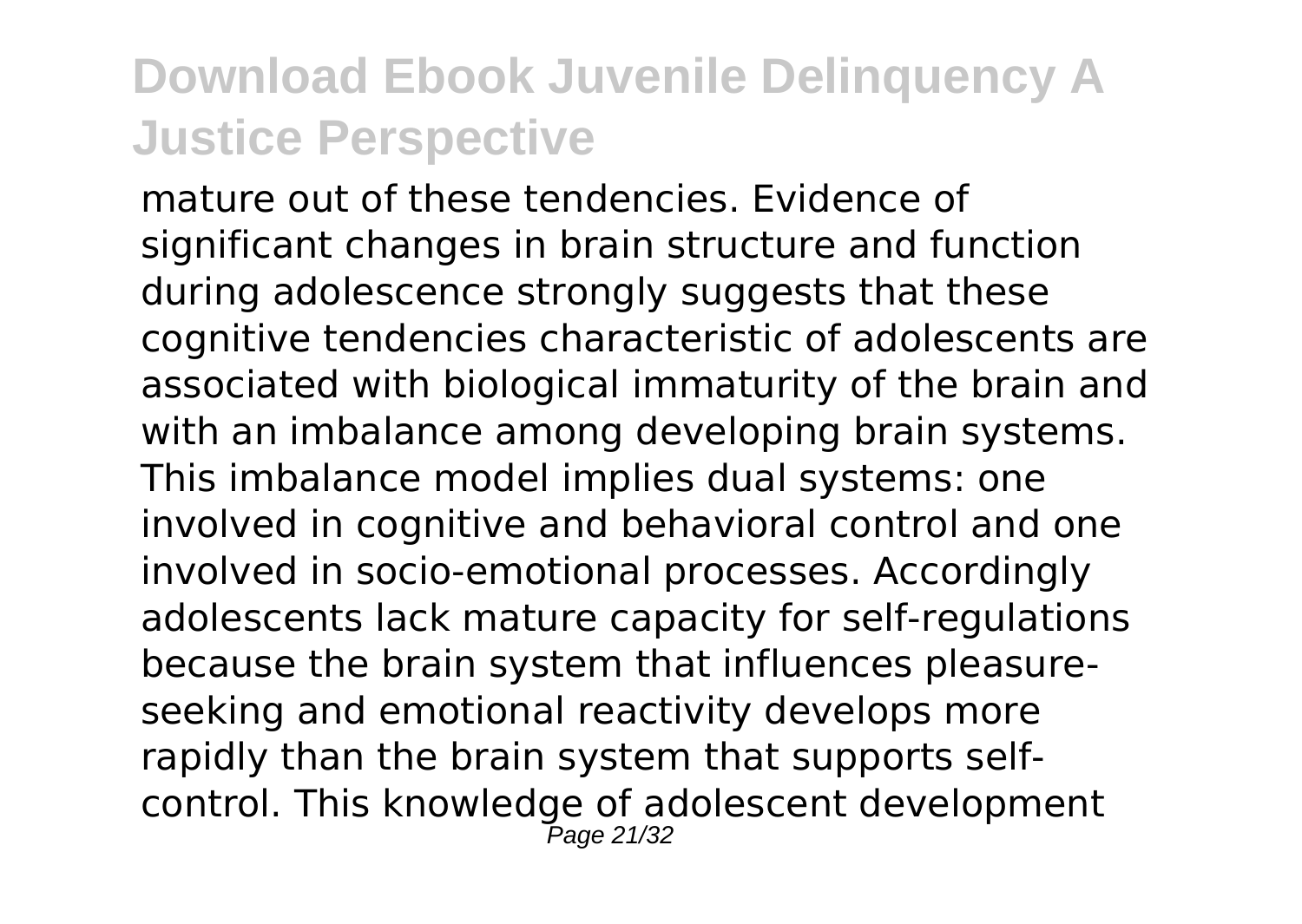has underscored important differences between adults and adolescents with direct bearing on the design and operation of the justice system, raising doubts about the core assumptions driving the criminalization of juvenile justice policy in the late decades of the 20th century. It was in this context that the Office of Juvenile Justice and Delinquency Prevention (OJJDP) asked the National Research Council to convene a committee to conduct a study of juvenile justice reform. The goal of Reforming Juvenile Justice: A Developmental Approach was to review recent advances in behavioral and neuroscience research and draw out the implications of this knowledge for juvenile justice reform, to assess the Page 22/32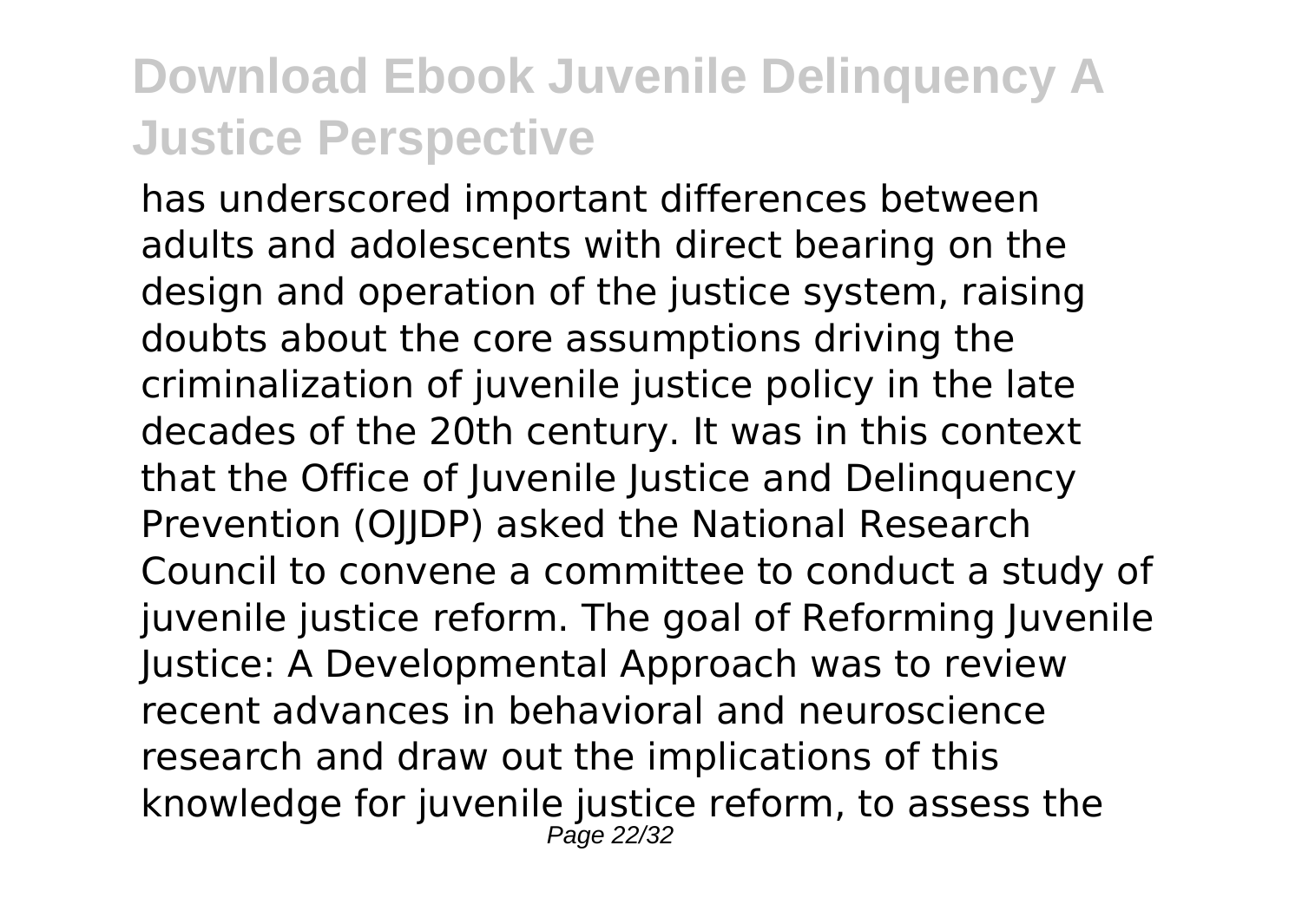new generation of reform activities occurring in the United States, and to assess the performance of OJJDP in carrying out its statutory mission as well as its potential role in supporting scientifically based reform efforts.

This handbook is an up-to-date examination of advances in the fields of juvenile delinquency and juvenile justice that includes interdisciplinary perspectives from leading scholars and practitioners. Examines advances in the fields of juvenile delinquency and juvenile justice with interdisciplinary perspectives from leading scholars and practitioners Provides a current state of both fields, while also Page 23/32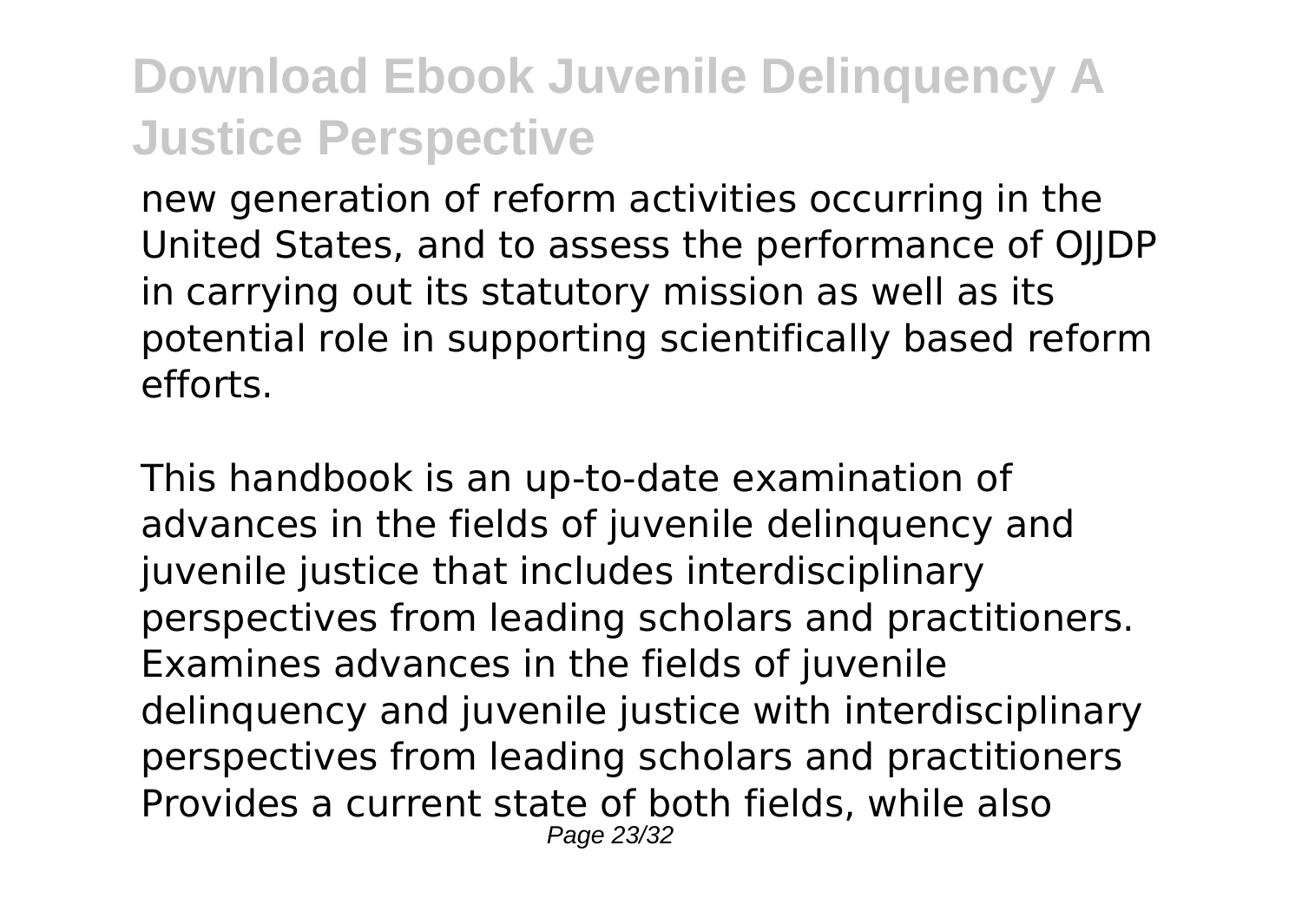assessing where they have been and defining where they should go in years to come Addresses developments in theory, research, and policy, as well as cultural changes and legal shifts Contains summaries of juvenile justice trends from around the world, including the US, the Netherlands, Brazil, Russia, India, South Africa, and China Covers central issues in the scholarly literature, such as social learning theories, opportunity theories, criminal processing, labeling and deterrence, gangs and crime, community-based sanctions and reentry, victimization, and fear of crime

Juvenile Delinquency: An Integrated Approach Page 24/32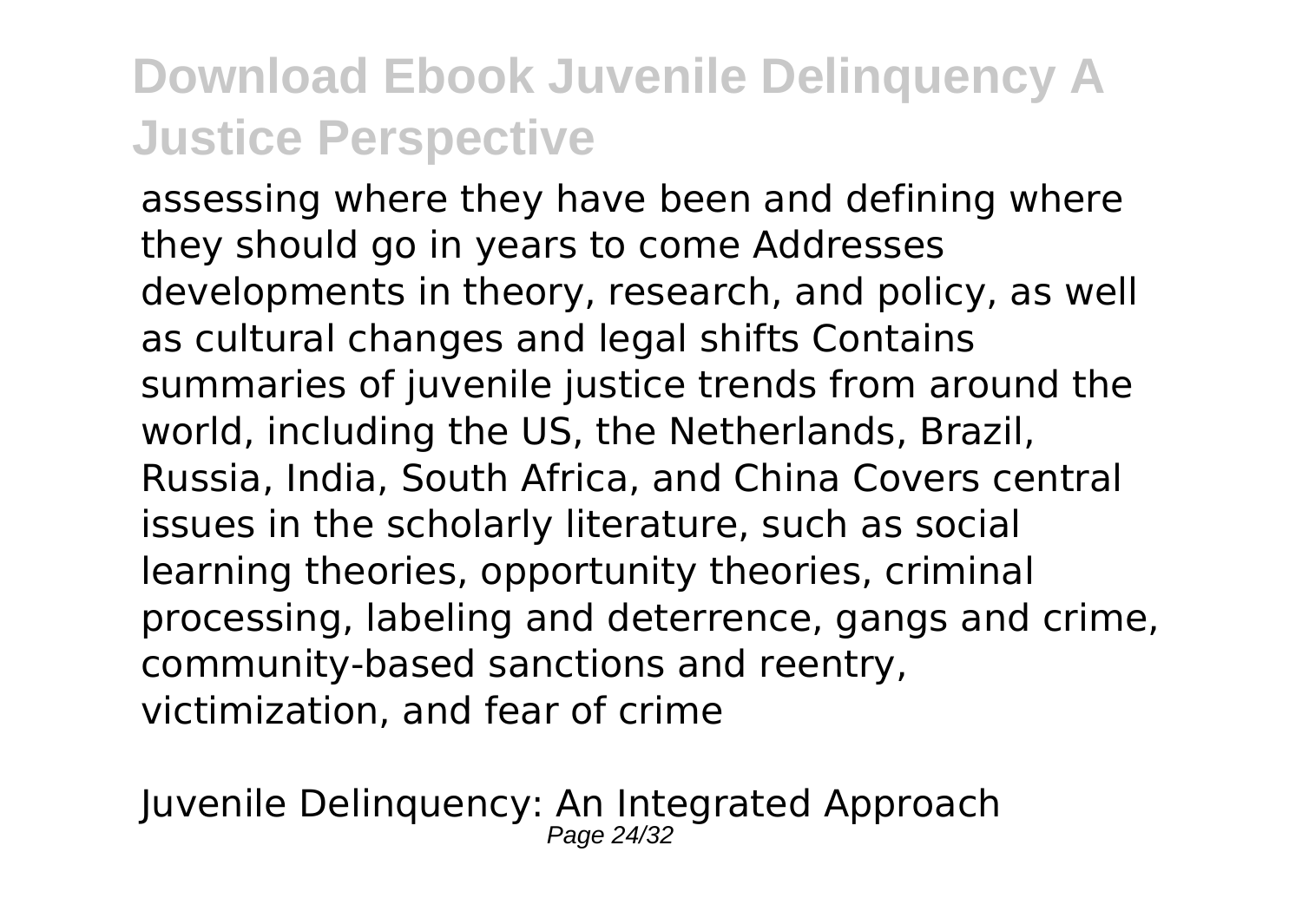provides a thorough examination of the primary theories of delinquency along with the most recent and relevant research in the field. The social contexts of delinquency--families, peers, schools, drugs, and gangs--are considered within the theoretical traditions that most actively address these arenas. With a writing style praised by reviewers and students alike, Burfeind and Bartusch do an outstanding job helping students understand juvenile delinquency.The text is divided into four main sections, containing 15 chapters. The first two sections focus on defining and describing juvenile delinquency. The third section concentrates on explaining delinquent behavior, while the fourth section considers responding to juvenile Page 25/32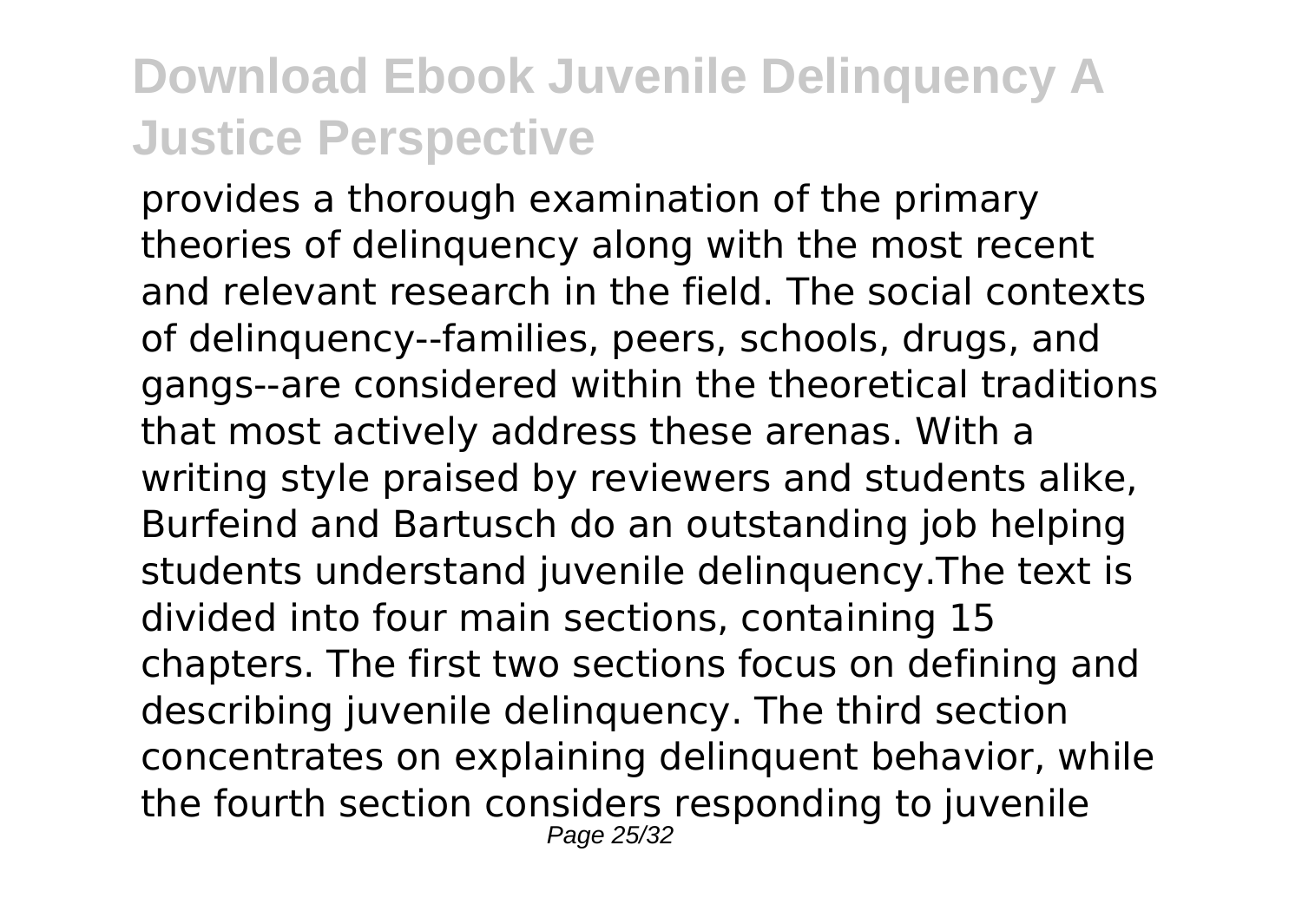delinquency through contemporary juvenile justice systems.

Taking a psychological orientation, this book examines the causes, prevention, and intervention of juvenile offending from a contemporary developmental perspective. It looks at how the iuvenile offender is influenced by multiple systems within the social environment, issues of resilience and human strength, and strategies for prevention, intervention and treatment. Multicultural perspectives are considered throughout and this edition features more on developmental research, juvenile gangs, and child and adolescent psychopathy. Photos, graphs, Page 26/32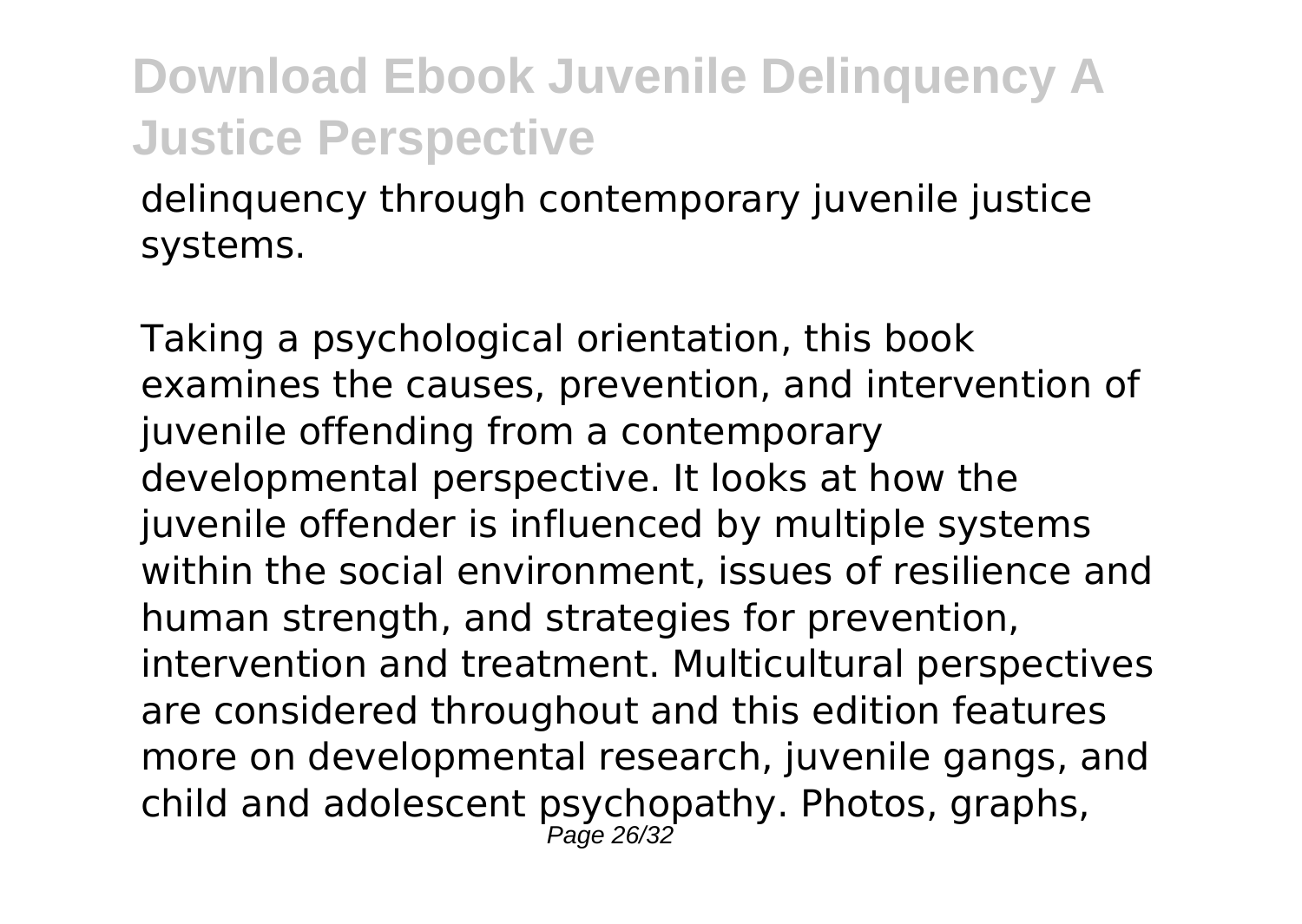tables, and figuresare integrated throughout the book for a visual, easy learning experience.

Juvenile Delinquency:

Adolescence is a distinct, yet transient, period of development between childhood and adulthood characterized by increased experimentation and risktaking, a tendency to discount long-term consequences, and heightened sensitivity to peers and other social influences. A key function of adolescence is developing an integrated sense of self, including individualization, separation from parents, and personal identity. Experimentation and novelty-Page 27/32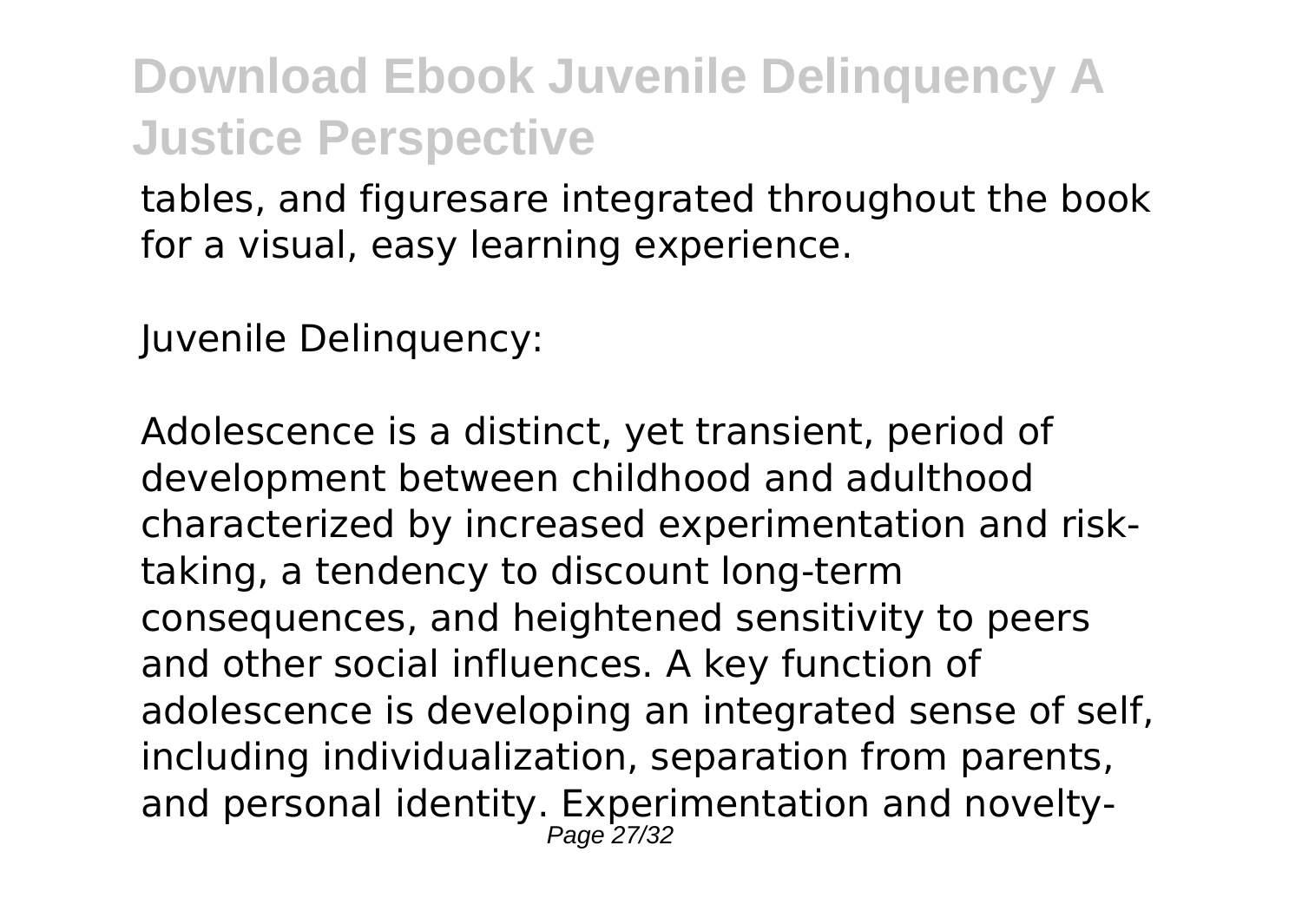seeking behavior, such as alcohol and drug use, unsafe sex, and reckless driving, are thought to serve a number of adaptive functions despite their risks. Research indicates that for most youth, the period of risky experimentation does not extend beyond adolescence, ceasing as identity becomes settled with maturity. Much adolescent involvement in criminal activity is part of the normal developmental process of identity formation and most adolescents will mature out of these tendencies. Evidence of significant changes in brain structure and function during adolescence strongly suggests that these cognitive tendencies characteristic of adolescents are associated with biological immaturity of the brain and Page 28/32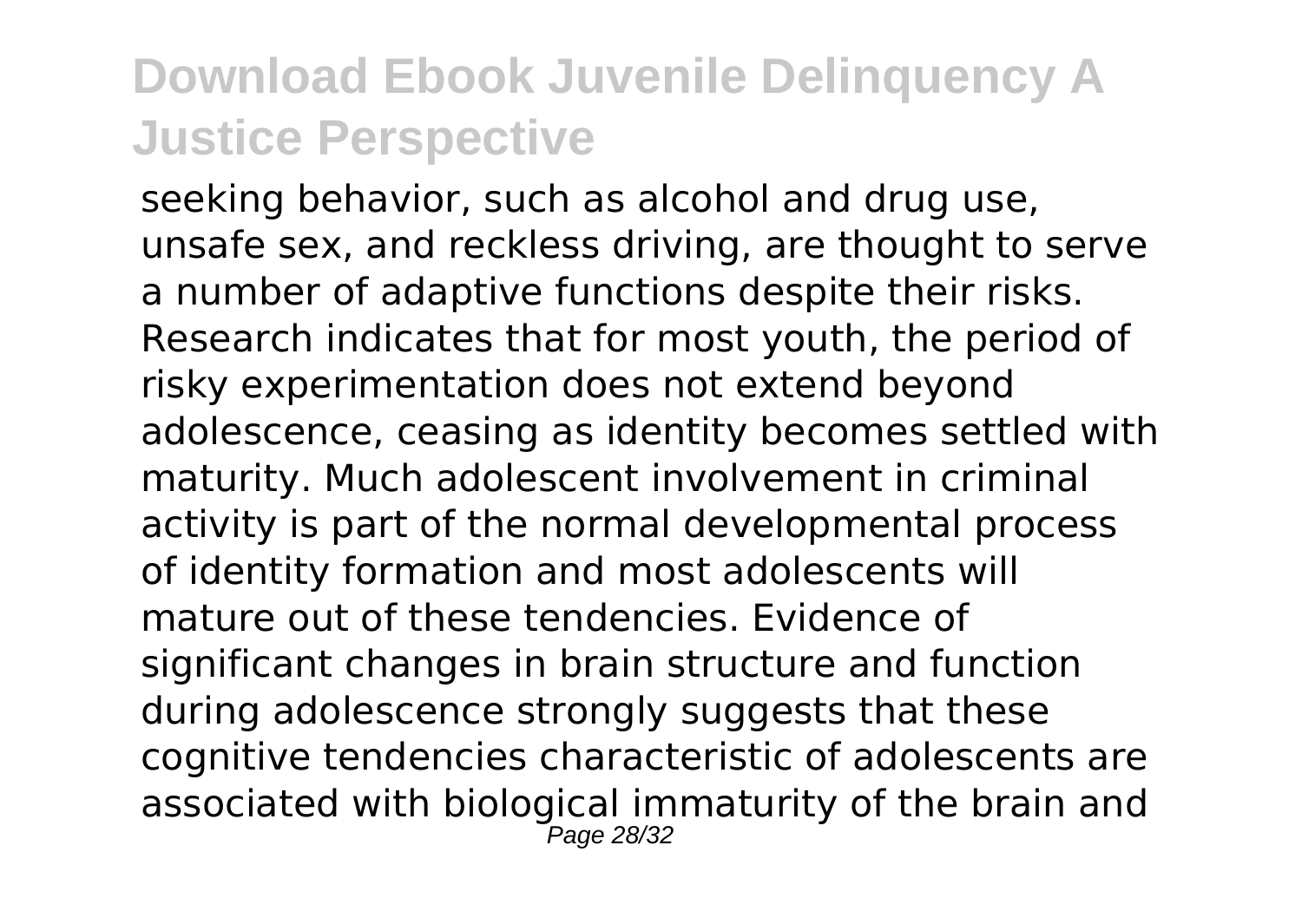with an imbalance among developing brain systems. This imbalance model implies dual systems: one involved in cognitive and behavioral control and one involved in socio-emotional processes. Accordingly adolescents lack mature capacity for self-regulations because the brain system that influences pleasureseeking and emotional reactivity develops more rapidly than the brain system that supports selfcontrol. This knowledge of adolescent development has underscored important differences between adults and adolescents with direct bearing on the design and operation of the justice system, raising doubts about the core assumptions driving the criminalization of juvenile justice policy in the late Page 29/32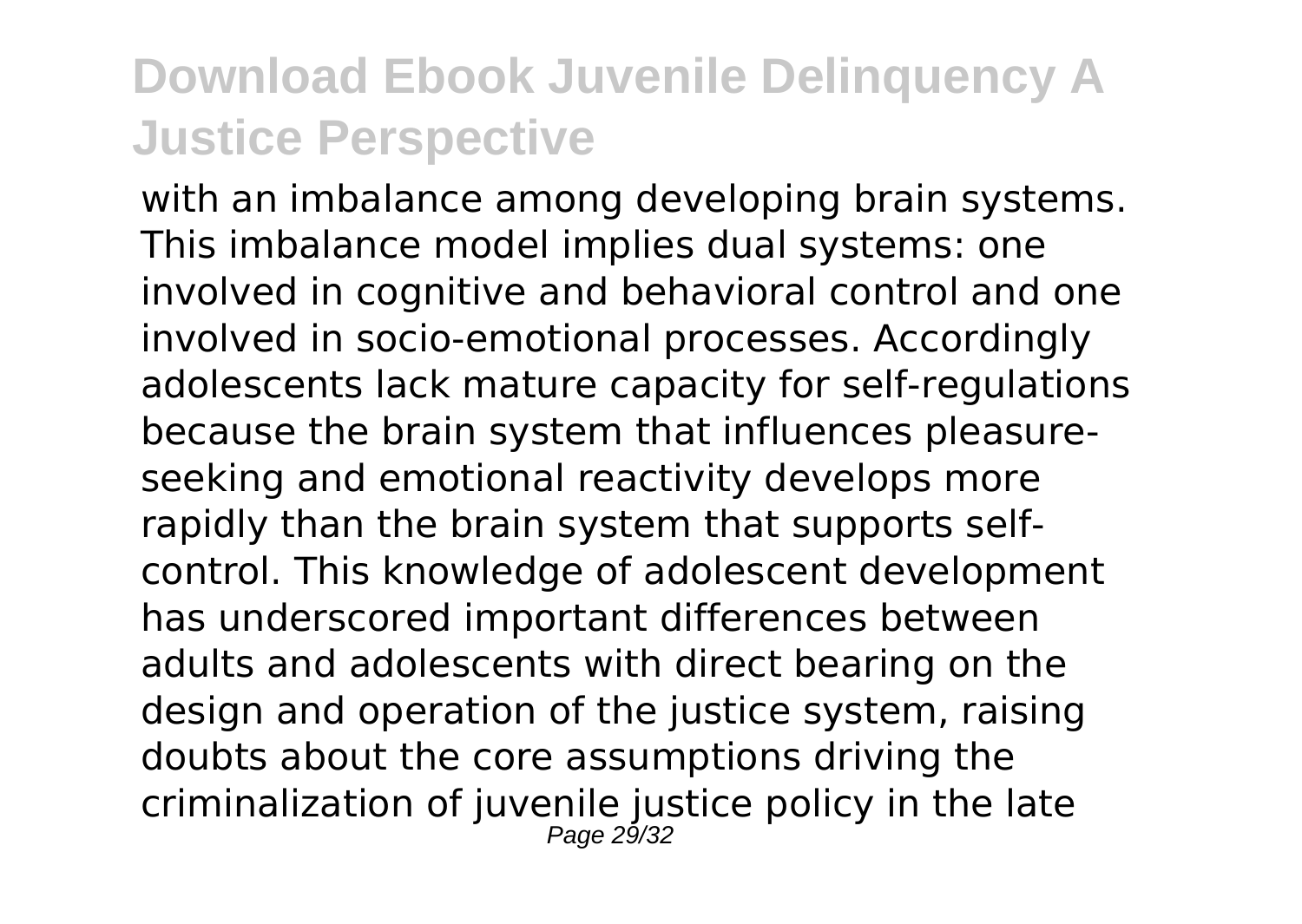decades of the 20th century. It was in this context that the Office of Juvenile Justice and Delinquency Prevention (OJJDP) asked the National Research Council to convene a committee to conduct a study of juvenile justice reform. The goal of Reforming Juvenile Justice: A Developmental Approach was to review recent advances in behavioral and neuroscience research and draw out the implications of this knowledge for juvenile justice reform, to assess the new generation of reform activities occurring in the United States, and to assess the performance of OJJDP in carrying out its statutory mission as well as its potential role in supporting scientifically based reform efforts.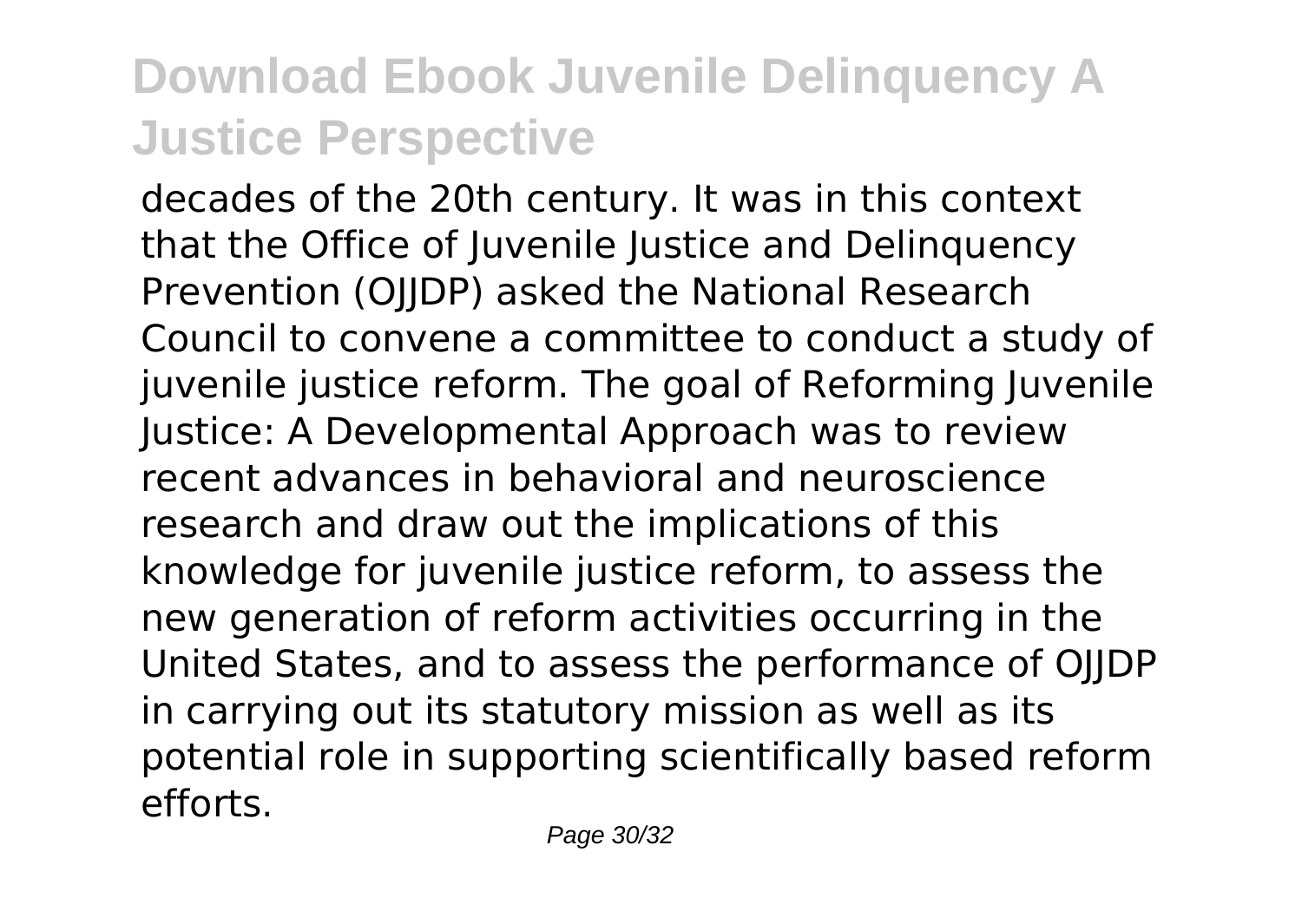Juvenile Delinquency: An Integrated Approach, Second Edition offers a comprehensive introduction to juvenile delinquency. Now in a more concise and accessible format, this text cultivates an understanding of juvenile delinquency by examining and linking key sociological and criminological theories and research. Biological and psychological apporaches to delinquency are covered, as well as responses to deliquent behavior includuing prevention, early intervention, and contemporary juvenile justice.